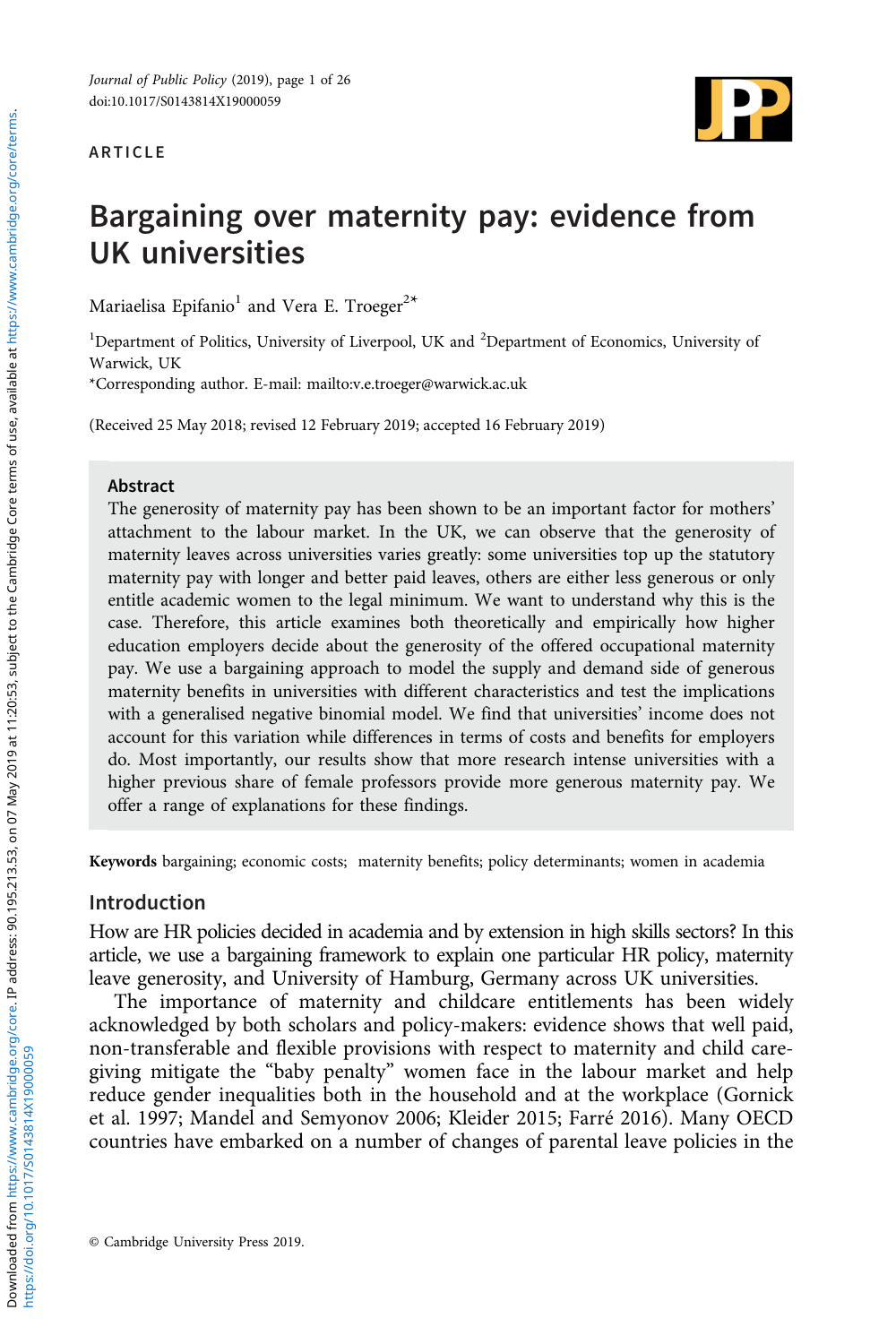last decades<sup>1</sup>, particularly in Europe, under the homogenising pressure of the European Union. Yet, and despite these legislative changes, the generosity of parental leave entitlements varies significantly not only across countries but, within a country, and also across and within sectors.

Why, despite pressures, do we still observe a large variation in maternity provisions? To shed more light on this issue, we focus on one sector in a single country, where data are available, namely the Higher Education sector in the UK. This has multiple advantages. First, detailed data on maternity provisions exist for the entire universe of institutions in this sector. Second, the academic environment is characterised by human capital as main input, reducing the influence of unobservable characteristics, such as production technology. Third, there exists an independent measure of the quality of British higher education institutions provided by the Research Excellence Framework based both on research outputs (e.g. publications, performances, and dissemination) and the impact beyond academia of the research produced. This assessment allows us to gauge the impact of institutional quality on Human Resources policies, at least in the context of the UK university sector.

We analyse 214 maternity schemes across 160 Higher Education Institutions (HEIs) in the UK and show that there is a significant variation in the generosity of maternity leaves even in this sector: only seven universities entitle mothers to up to 6 months of full salary replacement, many universities grant only 4 weeks of fully paid leave while some institutions offer no maternity provisions on top of the statutory entitlements.<sup>2</sup> In addition, there is also a stark variation between maternity schemes and eligibility criteria, with staff on fixed-term contracts, such as researchers and teaching fellows frequently excluded from most of the occupational maternity schemes provided on top of the statutory provisions.<sup>3</sup>

We employ a bargaining model to explain this significant variation in maternity provisions across UK universities. In a bargaining framework, factors that enhance the negotiating position of female employees are associated with more generous maternity packages, whereas features that increase the bargaining strength of employers are associated with lower generosity. As a result, our theory predicts that universities with higher shares of unionised employees, those with a larger proportion of female professors, and institutions which put greater emphasis on research offer better maternity provisions. In contrast, universities with higher student-to-staff and admin-to-academic ratios grant less generous policies. According to our model, universities' income plays a very limited role in explaining the generosity of maternity policies.

The bargaining framework performs very well in the data. Most of our predictions are empirically supported. In particular, universities' income has no effect on maternity generosity. The only exception is the level of unionisation, which is

<sup>&</sup>lt;sup>1</sup>Yet with notable exceptions: The USA is the only OECD country lacking of federal policies on maternity benefits of leave for workers. Globally, only other two countries, Papua New Guinea and Suriname provide no paid maternity leaves (Raabe and Theall (2016)).

<sup>&</sup>lt;sup>2</sup>We focus on the generosity of occupational maternity pay because the length does not vary and is determined by the statutory provision that a job has to be held for 52 weeks after childbirth.

<sup>&</sup>lt;sup>3</sup>Most occupational maternity packages (namely, 127 packages in our sample) require continuous employment for at least 52 weeks at 15 weeks prior to expected childbirth. This is longer than the typical fixed term contract that lasts 12 months or just an academic year.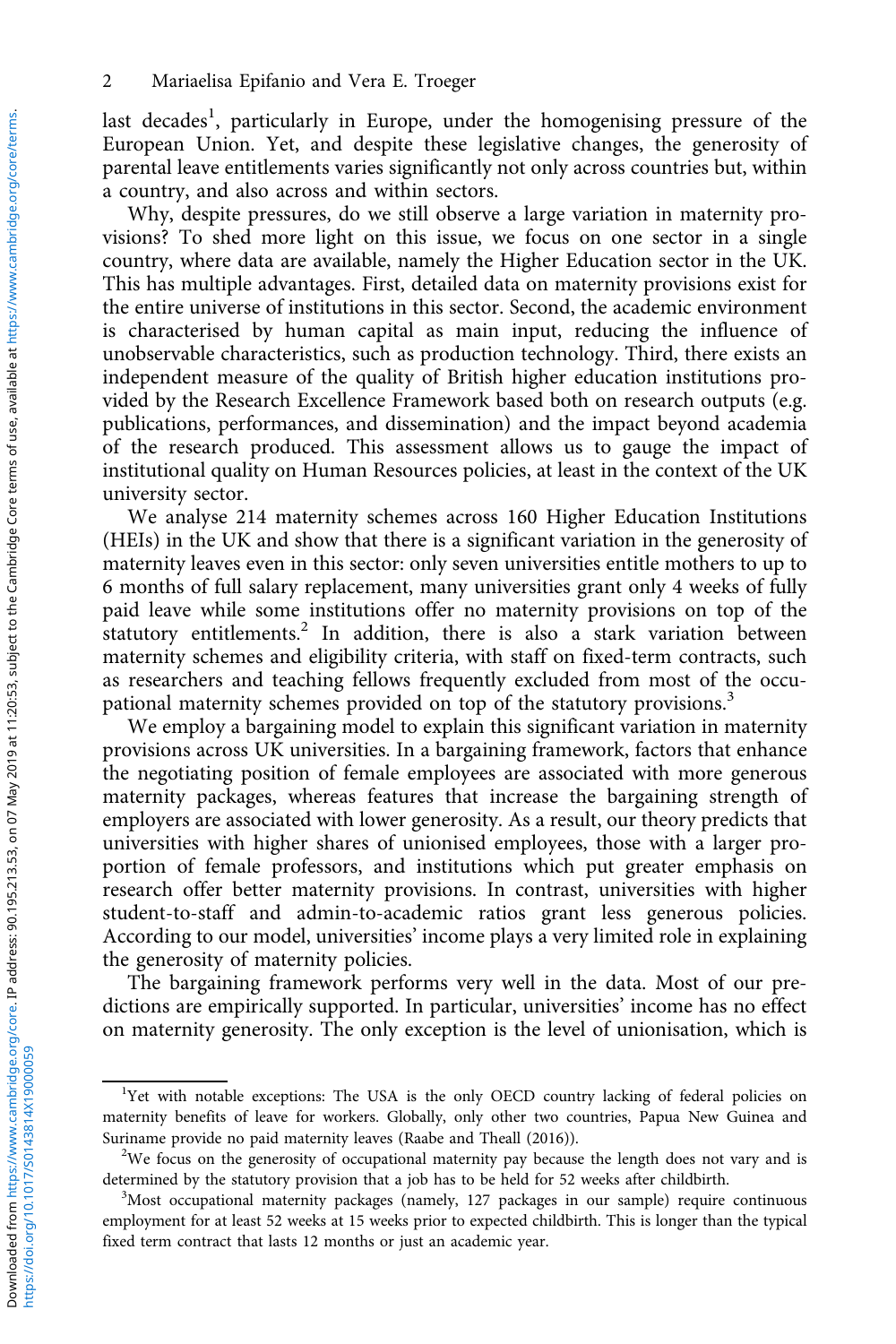statistically insignificant. This might be due to the fact that unions have many constituencies, which are not all concerned with maternity policies. We also show which universities – given their characteristics – over- or underprovide in terms of maternity and childcare benefits.

Our research contributes to the wider literature on gender equity in childbearing and rearing entitlements and capabilities. Many scholars in this literature analyse the institutional channels of agency inequality between mothers and fathers in taking childbearing and caring decisions and highlight the role that institutions play in shaping human capabilities (Hobson et al. [2011](#page-24-0); [2006](#page-24-0); Hobson and Lindholm [1997,](#page-24-0) inter alia). We add further evidence of a large variation in the institution-based constraints and incentives that hinder or enhance the effective possibility to exercise parental and childcare entitlements in a human capital intensive sector, the UK academic sector. Our research also contributes to the larger debate on women's under-representation in qualified and competitive sectors by examining the structural conditions that encourage maternity and child caring across UK higher education institutions.

Our article is structured as follows: in the next section, we place our research within the wider theoretical and empirical literature on maternity and parental leave provisions. In the third section, we present a parsimonious and stylised bargaining model to illustrate our main hypotheses on the variation of maternity and childcare benefits across UK higher education institutions (HEIs). Data, variables and research design are presented in the fourth section. We discuss our findings and the robustness of our empirical analysis in the fifth section while the final section concludes and points to future research avenues.

#### Parental leave and work-life balance policies in organisations

This article speaks to a wide range of theoretical and empirical research on maternity and parental leave provisions. Many papers in this literature stress the importance of considering both length and generosity in designing maternity arrangements. As for length, empirical evidence suggests a U-shaped relationship between the duration of maternity leave and female participation in the labour force (Akgunduz and Plantenga [2013](#page-23-0); Genre, Salvador and Lamo 2010; Pettit and Hook [2005\)](#page-25-0). Very long or too short leaves are associated with a lower share of working women but, at middling levels, maternity leaves increase retention of mothers in the workforce.<sup>4</sup> Long leaves, however, generate cascade effects on several other dimensions as they typically translate to lower levels of work experience, higher chances of career interruption and lower levels of productivity, thereby reducing the incentives for the firm to invest in mothers on leave (Del Rey et al. [2017;](#page-24-0) Ulker and Guven [2011;](#page-25-0) Genre et al. [2010;](#page-24-0) Albrecht et al. [1999](#page-23-0)).<sup>5</sup>

In contrast to these works, our article focuses on the generosity of maternity leaves rather than the length which is fully determined by statutory provisions. Well paid

<sup>&</sup>lt;sup>4</sup>On average across OECD countries, mothers are entitled to 52 weeks of leave but there is a stark variation across countries and sectors. See [https://www.oecd.org/els/soc/PF2\\_1\\_Parental\\_leave\\_systems.pdf](https://www.oecd.org/els/soc/PF2_1_Parental_leave_systems.pdf).

<sup>&</sup>lt;sup>5</sup>This is usually ascribed to skill atrophy and human capital depreciation resulting from long leaves or to signalling, where the leave taking behaviour is used by the employer as a signal of the employee's type and her future career commitments (See, inter alia, Albrecht et al. 1999).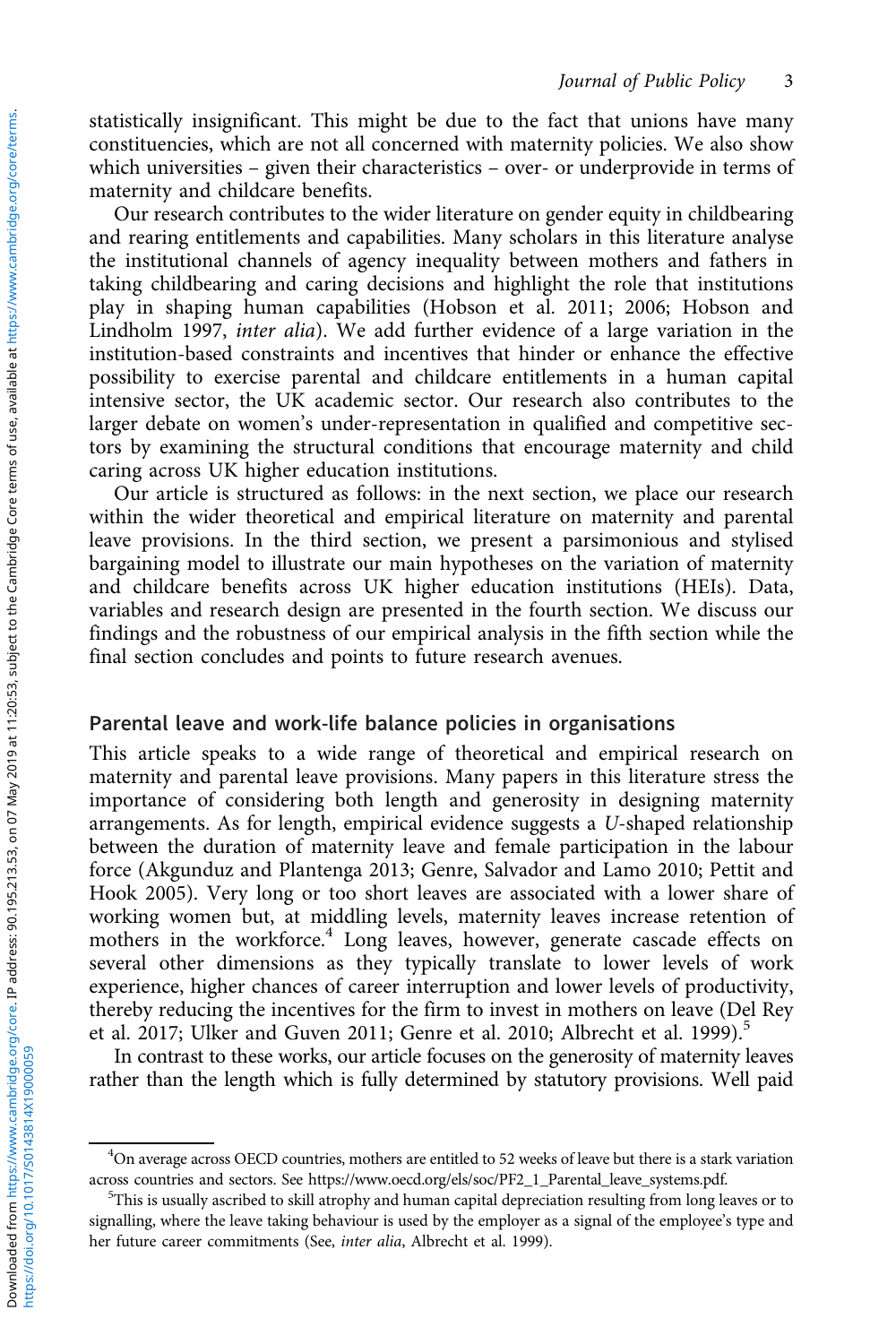maternity benefits with high replacement incomes<sup>6</sup> are consistently associated with higher employment and retention rates of mothers and higher levels of well-being and job satisfaction of women employees; scarcely paid or unpaid leaves correspond to having no leave at all.<sup>7</sup> We analyse the variation in the generosity of occupational maternity pay, and borrow from this research, three measures of maternity scheme generosity – namely, full week salary replacement; number of weeks for which salary replacement is granted, either fully or partially; and the so called full weeks' equivalent, which estimates the full monetary value of the paid maternity benefits. We complement this literature by documenting a large variation in the generosity of maternity leaves even in a relatively homogeneous sector, the UK university sector.

Our article also intersects with the wide research on work-life balance provisions in organisations. Like our own, many papers in this literature link the variation in maternity policies to firms and organisations' characteristics and find that size, the composition of the workforce and the share of women in executive positions are likely predictors of generous maternity provisions both in for-profit and not-for-profit sectors (Galinsky and Bond, [1998;](#page-24-0) Konrad and Mangel, [2000](#page-24-0); Secret et al. [2000;](#page-25-0) Evans [2001](#page-24-0); Pitt-Catsouphes et al. [2004](#page-25-0)).<sup>8</sup> Unlike these papers, however, our research shows that universities' budgets and financial resources have little effect on the provisions of generous maternity benefits. Scholars in this literature, moreover, examine the business benefits and the costs of work-life balance policies across sectors and in a crosscountry perspective (White et al. [2003;](#page-25-0) Yasbek [2004\)](#page-25-0). In contrast, our research focuses on a relatively homogeneous environment within a single country, which allows for the identification of local causal effects conditional on the specific context, but cautiously extendible to high-skilled and competitive sectors.

 ${}^{8}$ For example, in the USA, finance, insurance and real estate sectors grant more generous policies than retail, construction and wholesale industries. Favourable arrangements are also prevalent in public sector jobs (Evans [2001](#page-24-0)). This is usually attributed to the relative bargaining power of public sector employees, who are very likely to belong to trade unions or professional organizations. Large firms (with more that 1000 employees) grant more generous policies than small and medium enterprises. This is commonly regarded as an effect of economies of scale, where the fixed cost of family-friendly provisions can be spread over a larger level of output (Comfort et al. [2003\)](#page-24-0). Less is known about small and medium enterprises because of data limitation and inconsistencies in the definition of this category across countries. SMEs are less likely to have formal or stated work-life balance policies and the extent of these provisions is less likely to be captured by surveys. In addition, the definition of SMEs varies across countries (from 250 to 500 employees in the UK to 5–25 employees in New Zealand) and this prevents a systematic comparison of SMEs' policies across countries.

<sup>6</sup> The ILO convention on maternity leave and the current EU directive on maternity leave stipulate that mothers should have access to at least 14 weeks of leave around childbirth. On average, OECD countries provide for 18 weeks of paid maternity leave around childbirth but, again, there is a large cross-country and within-country variation in payment rates. Replacement incomes are lowest in Ireland and the United Kingdom, where full-rate equivalent paid maternity leave lasts only nine and twelve weeks respectively. See [https://www.oecd.org/els/soc/PF2\\_1\\_Parental\\_leave\\_systems.pdf](https://www.oecd.org/els/soc/PF2_1_Parental_leave_systems.pdf). <sup>7</sup>

The effects of maternity leave have been examined in relation to women productivity and attachment to the labour market and a number of other related aspects such as intra-household time allocation, mothers' psychological and physical well-being and children's human capital (inter alia, Gornick and Meyers 2003; Beblo et al. [2009](#page-23-0); Bernal and Fruttero [2008](#page-23-0); Pylkkänen and Smith [2003;](#page-25-0) Wetzels and Tijdens [2002;](#page-25-0) Waldfogel et al. 1999; Ruhm [1998;](#page-25-0) Ondrich et al. [1996](#page-25-0); Winegarden and Bracy [1995;](#page-25-0) Stoiber [1990\)](#page-25-0). The analysis of the effects of maternity leave provisions goes beyond the scope of this paper, which focuses on the supply side of maternity schemes and the likely determinants of maternity leave policies across Higher Education Institutions in the UK. <sup>8</sup>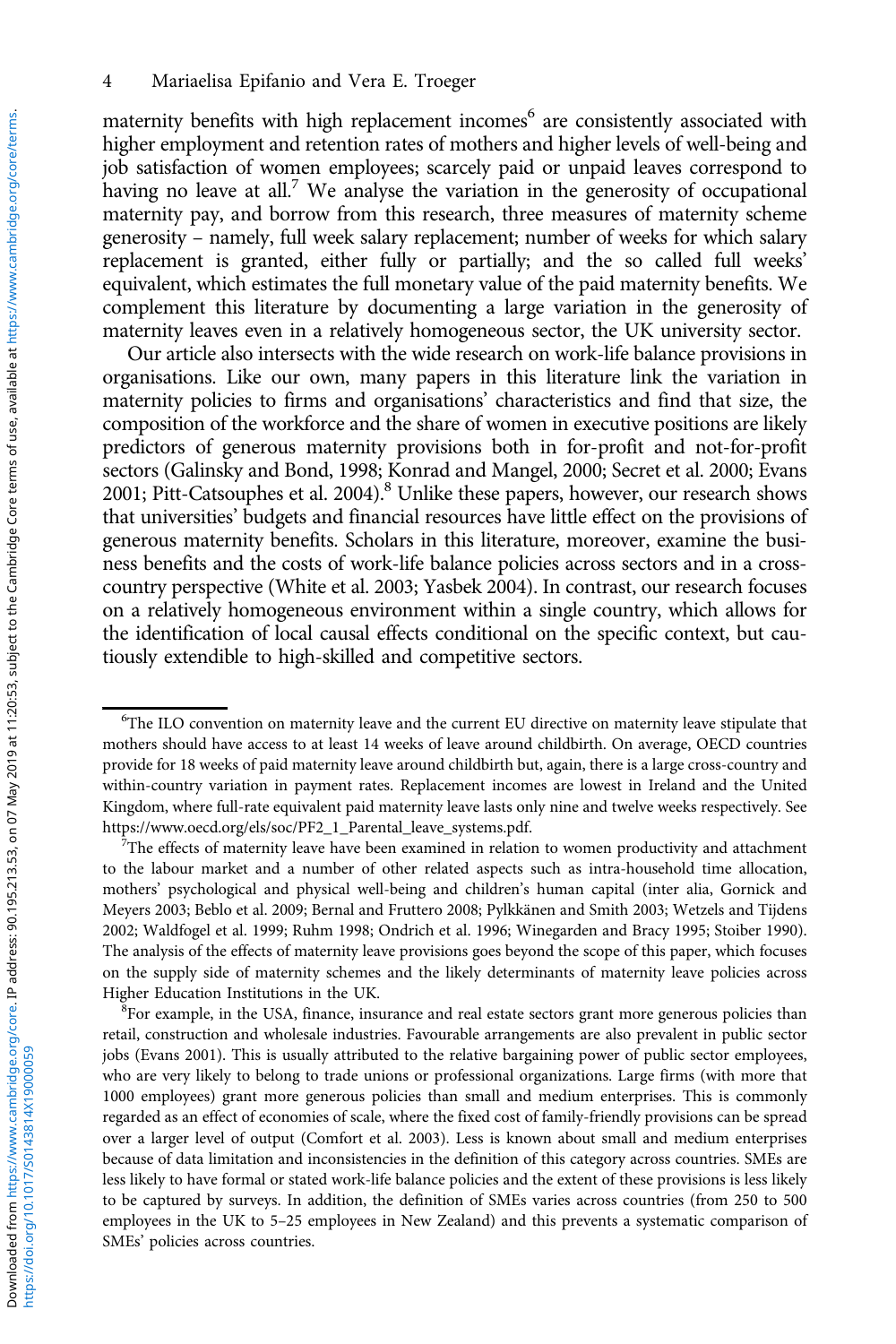In this sense, our article is in closer conversation with the "capabilities approach" to work-life balance, which emphasises the institutional context and the extent to which institutions allow converting rights and entitlements into de facto opportunities to exert them (Hobson et al. [2011, 2006](#page-24-0), Hobson and Fahln [2009](#page-24-0); Hobson and Lindholm [1997](#page-24-0); Gregory and Milner [2009](#page-24-0); Lewis [2009;](#page-24-0) Bovin and Orton [2009](#page-24-0); Dean et al. [2005\)](#page-24-0).<sup>9</sup> Likewise, a host of theoretical and empirical papers explore the variation in the generosity of social policies through the lenses of institutions and welfare state regimes and the type of incentives provided to workers in liberal versus coordinated market economies (Iversen and Rosenbluth [2006](#page-24-0); Estevez-Abe [2006](#page-24-0); Soskice [2005;](#page-25-0) Misra [1998;](#page-25-0) Lewis 1992). Our research establishes and provides some explanations for the large variation in maternity provisions within a country, the UK, where "reconciliation" policies until 1997 have been traditionally left to the initiative of the private market,<sup>10</sup> and within a single homogeneous sector, the higher education system.<sup>11</sup> In doing so, we add higher internal validity to our findings and advance the likely determinants of maternity generosity in a skilled environment, which cross-sectors and crosscountry comparisons are unlikely to capture.

# Variation in maternity provisions across UK universities: a bargaining framework

We explain the variation in maternity leaves across UK universities within the framework of a bargaining model (Binmore et al. [1986](#page-23-0)), which, we believe, is able to capture the employees-employers' dynamics in the context of Higher Education Institutions in the UK (we provide a stylised formalisation of our framework in Appendix A).

<sup>&</sup>lt;sup>9</sup>The concept of capabilities focuses on individuals' "functionings", namely their effective freedom to choose what they want to be and do. First articulated by Amartya Sen in the 1980s in contrast to utilitarian approaches to human development, the capability approach has been expanded by Martha Nussbaum (2000), who derived a list of central capabilities to be embedded in national constitutions and guaranteed to all up to a certain threshold. The notion of capabilities and functionings are central to the evaluation of welfare policies in the context of gender equality (see, inter alia, Hobson et al. 2006 in Children, family policies and welfare state changes, ed. J. Lewis. Cheltenham, UK: Edward Elgar). <sup>10</sup>There exists a large literature on the policy developments on maternity and parental leaves, childcare

provisions and working time arrangements in the UK vis a vis other Western European countries, to which our paper cannot do justice here. For an encompassing review, see Lewis [\(2009](#page-24-0)).<br><sup>11</sup>Since statutory maternity benefit entitlements are comparatively low in the UK compared to other

OECD countries, most employers across most sectors top up legal provisions with contractual or occupational provisions. These OMPs vary greatly across and within sectors, whereby engineering, civil service institutions and manufacturing provide on average more generous maternity pay than for example the finance sector, the non-for profit sector, or the food and drink industry. But the provisions also vary greatly regarding generosity as well as eligibility within sectors depending on firm size and other factors. Merck Pharmaceuticals for example pay 39 weeks of full salary with no eligibility period but requires 2 years of service after receiving these benefits. Citroen UK grants 40 weeks at 90 percent pay and Philips Electronics UK as well as AOL Europe 6 months full salary replacement, topped by the BMW plant (Hams Hall) granting 10 months of full pay after 1 year of service. On the other hand, Domino's Pizza and the Pensions Trust only offer 6 weeks at full pay and many county councils only 90 percent salary replacement for the first 6 weeks. A representative account of maternity provisions across sectors can be found here:[https://](https://www.xperthr.co.uk/editors-choice/examples-of-occupational-maternity-pay-schemes/79170/) [www.xperthr.co.uk/editors-choice/examples-of-occupational-maternity-pay-schemes/79170/.](https://www.xperthr.co.uk/editors-choice/examples-of-occupational-maternity-pay-schemes/79170/)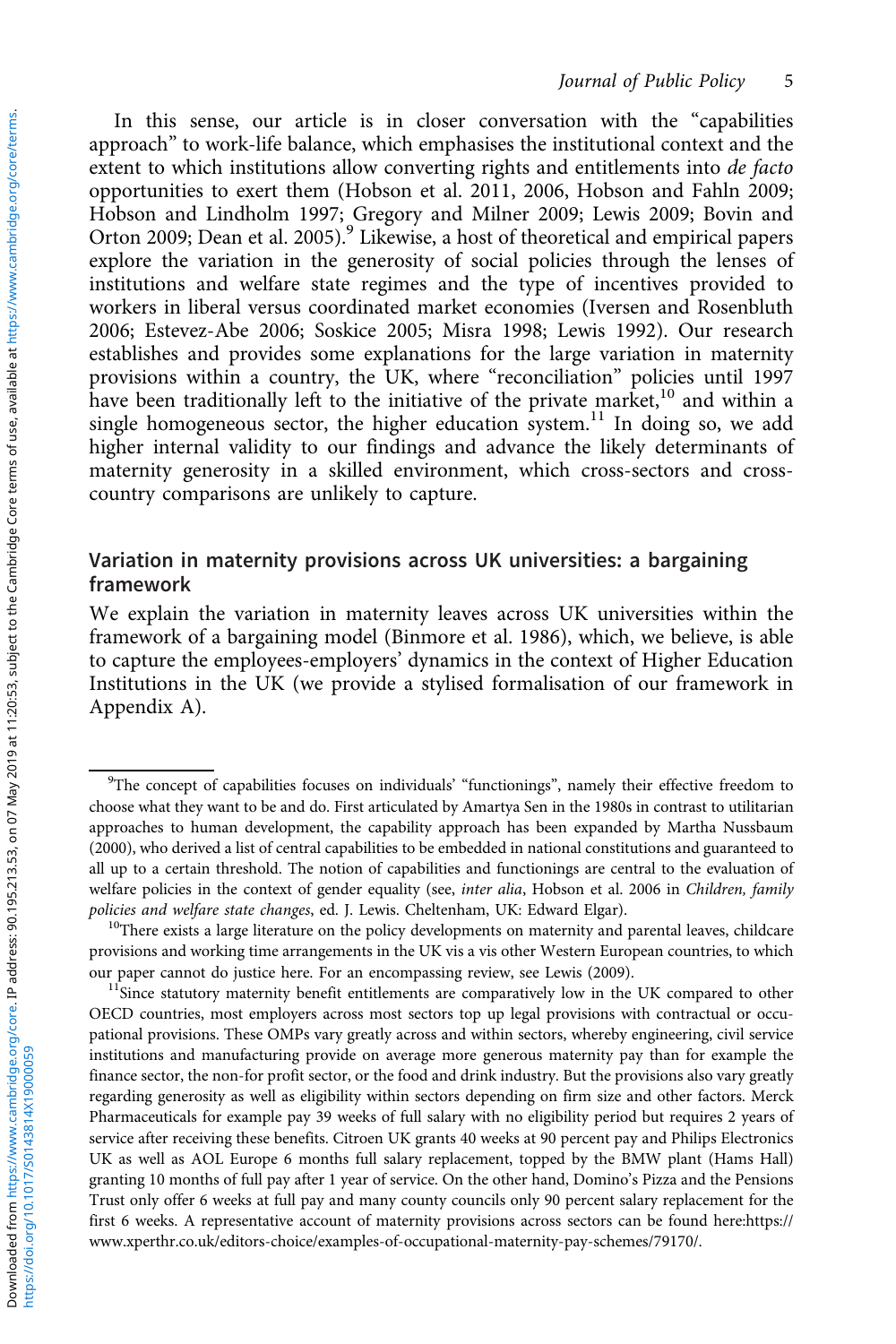Changes in occupational maternity pays across HEIs are proposed by Human Resources teams, which review the existing provisions and suggest potential changes to the relevant university bodies (council, senate, management teams). Occupational maternity benefits in the UK university sector are usually changed concomitantly with changes in statutory provisions or when the government promotes gender oriented activities (such as the Athena Swan or Gender Equality mark programs).<sup>12</sup> The rationale for policy changes is based among others, on the following considerations<sup>13</sup>: the current benefits for recruitment and retention of staff; the feedback from employees (generally through surveys); consultation with relevant groups of staff members (for example, female professors); recommendations raised by programs advancing gender balance such as Athena Swan (this is more recent); benchmarking to peer universities or institutions in the public and civil service sectors; and finally, a cost-benefit analysis for the sustainability of the proposed changes.

In a nutshell, maternity leave provisions result from implicit or explicit negotiations between the organisation board and the bargaining units representing the workforce. In the context of UK universities, the two sides involved in this bargaining process are the university management and the female employees. Within this framework, we obtain clear predictions. First, factors which raise the bargaining power of women employees, especially academic women, increase maternity benefits. Second, determinants which increase the cost of providing maternity benefits reduce the generosity of maternity provisions.<sup>14</sup> Finally, factors that increase the institution's incentives to retaining mothers in the workforce will also increase the generosity of maternity pay. From the onset, let us stress that most of our results carry through if we only focus on the university's cost-benefit analysis (indeed, the formal model shows that a cost-benefit analysis is a special case of our framework). The only exceptions are factors that enhance the bargaining position of employees which play no role then.

#### Maternity benefits in academia: bargaining power of mothers

We posit that one specific condition is likely to affect the bargaining power and the weight of women in this negotiation process and this is the number of female full professors.

Arguably, women in higher academic positions are more likely to influence the policy choices set at university level given that full professors participate in academic committees, which decide on policies and strategies. Since women have a vested interest in better work-life-balance provisions, we argue that a larger share of female professors involved in university policy making, positively affects the generosity of occupational maternity packages.

<sup>&</sup>lt;sup>12</sup>The Athena SWAN charter (Scientific Women's Academic Network) was established in 2005 and is managed by the British Equality Challenge Unit with the aim of promoting and supporting diversity and equality in higher education institutions in the UK.<br><sup>13</sup>Since bargaining processes are not completely formalized and can remain rather implicit we talked to

several Human Resources Directors across UK HEIs to understand how university management implements changes in occupational parental leave policies. We thank in particular, the Director of Human Resources at Warwick University, Gillian McGrattan for her valuable insights.<br><sup>14</sup>Both sets of predictions are consistent with an asymmetric Nash-bargaining protocol among others.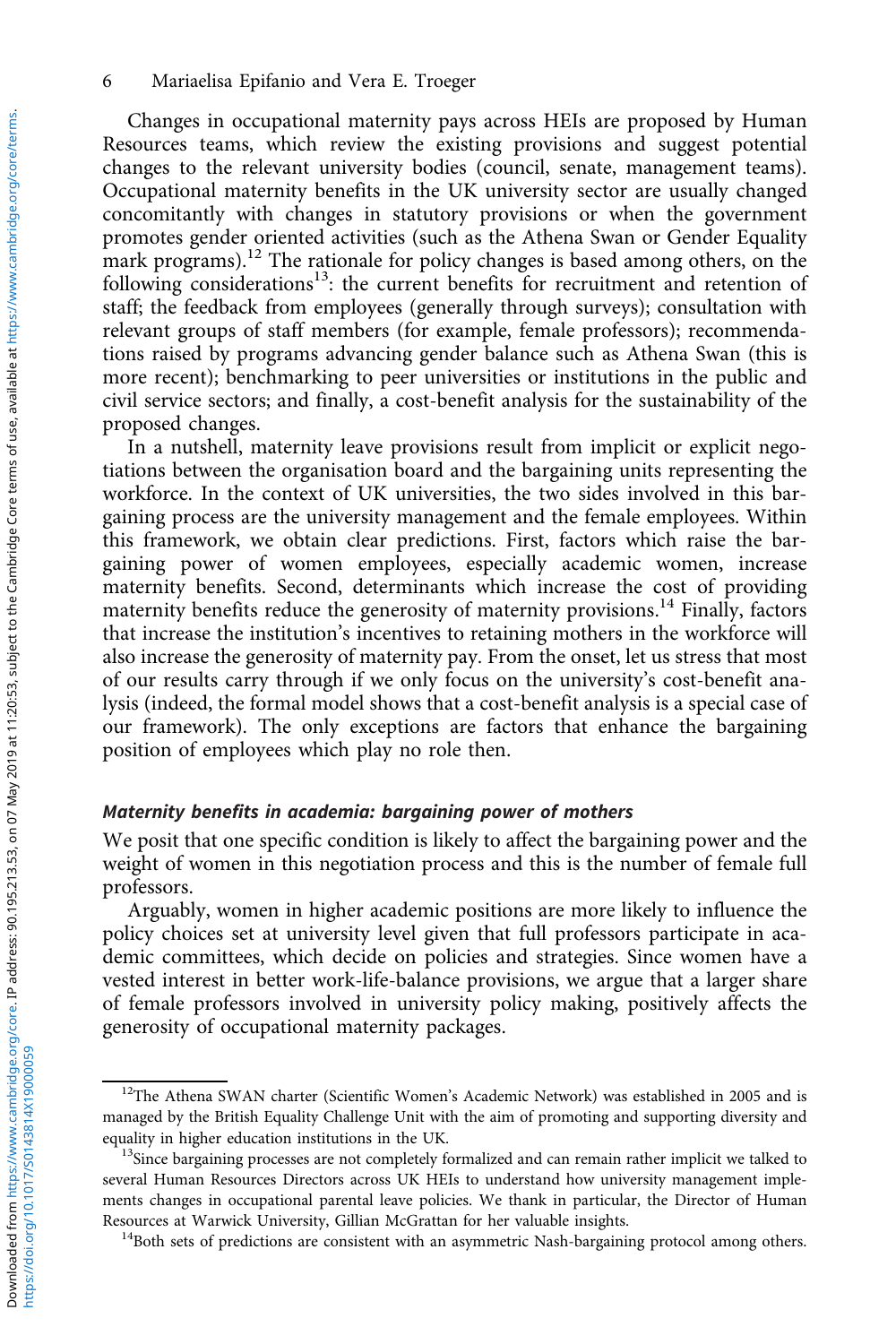Second, trade unions usually pursue better work-life balance and parental leave policies and push for these types of policies to be implemented and improved by employers. The University and College Union (UCU) in the UK in general is concerned with employment conditions of university staff in the UK higher education sector. The UCU more specifically aims at implementing better work-life balance policies within UK universities and thereby follows a strategy jointly developed with the German Education Union (GEW), and the Swedish Association of University Teachers (SULF).<sup>15</sup> Given this stated goal we expect more unionised universities, i.e. higher education institutions with a higher union density, to be better able to negotiate more generous maternity leave policies.

This allows us to derive the following hypotheses:

- H1: The larger the previous share of female full professors in a university, the more generous the provision of maternity policies is.
- H2: The higher the union density in a university, the more generous the provision of maternity policies is.

#### Maternity benefits in academia: costs for employers

Along with the conditions that increase the bargaining power of female academics, the decision to grant generous maternity provisions also depends on the costs that these policies impose on the employing institution. We identify three likely restraints: financial resources, workforce composition (academic-to-admin ratio), and student-to-staff ratio, which we discuss in turn.

One intuitive difference between higher education institutions rests on their financial resources. Some universities are richer than others and can grant more generous leaves to their employees. Yet, university income comes into play only if the costs of maternity leave provisions hit the university's budget constraint (i.e. the costs are higher than the resources the university can reasonably allocate to maternity benefits, which then, and only then, become a function of the university budget). Therefore, we expect the effect of greater financial resources to be only weakly positive.

A second factor likely to affect the costs of providing favourable maternity schemes is the academic-to-admin ratio. The levels of education, training, qualification and skills required for administrative tasks are arguably lower than those necessary to become an academic. While differences in skills and qualifications usually translate into different salary schemes, institutions cannot discriminate female academics and female support staff in granting maternity provisions (and rightly so). We posit that universities employing a higher number of female academic staff (to total members of female administrative staff) are likely to grant relatively less generous maternity policies. As for retail, construction and wholesale industries, the presence of less qualified workforce in universities with a higher proportion of support staff is likely to push up the maternity benefits granted to female employees because salary replacement in this case is cheaper. We therefore expect that the generosity of maternity arrangements is likely to decrease as the ratio between female academic and administrative staff increases.

<sup>&</sup>lt;sup>15</sup>GEW, UCU, and SULF [\(2011](#page-24-0)): Quality in Academia and Life: a joint strategy to improve Work-Life Balance.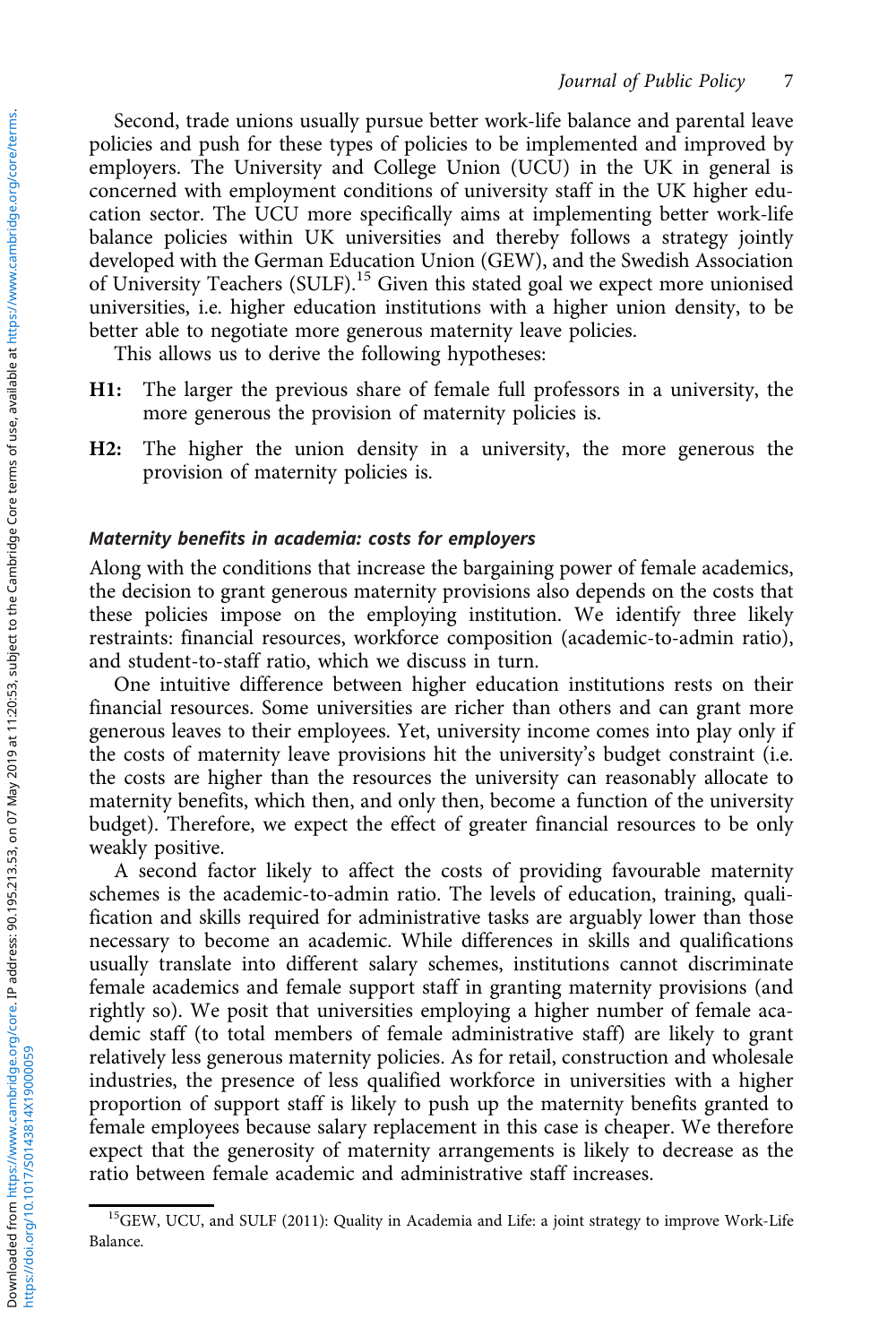Indeed, the skill specificity of academic jobs is much more pronounced than for administrative jobs. An administrator in a biology department can relatively easily move across to a similar job in the Humanities or Social Sciences while a sociologist can hardly do the job of a biologist. Also, it is costlier for the universities to invest in skills and productivity of female academics than female administrators. Comparing the sheer numbers of female academics and administrators, the supply of female academics (particularly at senior levels) is much lower. It is therefore harder to replace academic mothers not returning to their job after maternity than mothers with administrative duties. We therefore posit that the bargaining process is geared toward female academics, especially at child bearing age, much more than towards female administrators. For this reason, we expect that the generosity of maternity pay is not influenced by the share of senior female administrators or female administrative staff at child bearing age.

Finally, we argue that the costs of maternity allowances increase with higher student-to-staff ratio across universities. If we assume that teaching, admin, pastoral care, and supervision duties are equally shared among members of staff, as the student-to-staff ratio increases, that is, the number of students per academic member of staff becomes higher, the absence or leave of any academic member generates externalities, in terms of higher workloads, for all the remaining ones. By way of example, suppose there are 20 students allocated across 10 members of staff. If one member leaves, the costs for the remaining member of staff, in terms of workload, are negligible compared to a case where 20 students have to be reallocated across 4 members only. In this latter case, each academic member becomes highly indispensable and generous leave policies become costlier in terms of re-allocation of pastoral, teaching, and supervision tasks among other academics. We expect that universities with a higher student-to-staff ratio are therefore less generous in granting maternity leaves compared to universities with lower student-to-staff ratios.

We draw the following hypotheses:

- H3: The larger the universities' budget, the more (weakly) generous the provision of maternity policies is.
- H4: The higher the academic-to-admin ratio, the less generous the provision of maternity policies is.
- H5: The higher the student-to-staff ratio in a university, the less generous the provision of maternity policies is.

#### Maternity benefits in academia: retention of academic staff

Our discussion of the determinants of maternity provisions across higher education institutions in the UK has identified a number of factors that are either likely to increase the bargaining power of women in academia (i.e. number of female professors) or to increase the costs of generous provisions across institutions (i.e. university income, academic-to-admin ratio and student-to-staff ratio).

There is, however, an additional factor, ingrained in the UK academic system, which affects both women's bargaining power and universities' incentives to retain productive mothers, that is the research intensity of the institution as measured for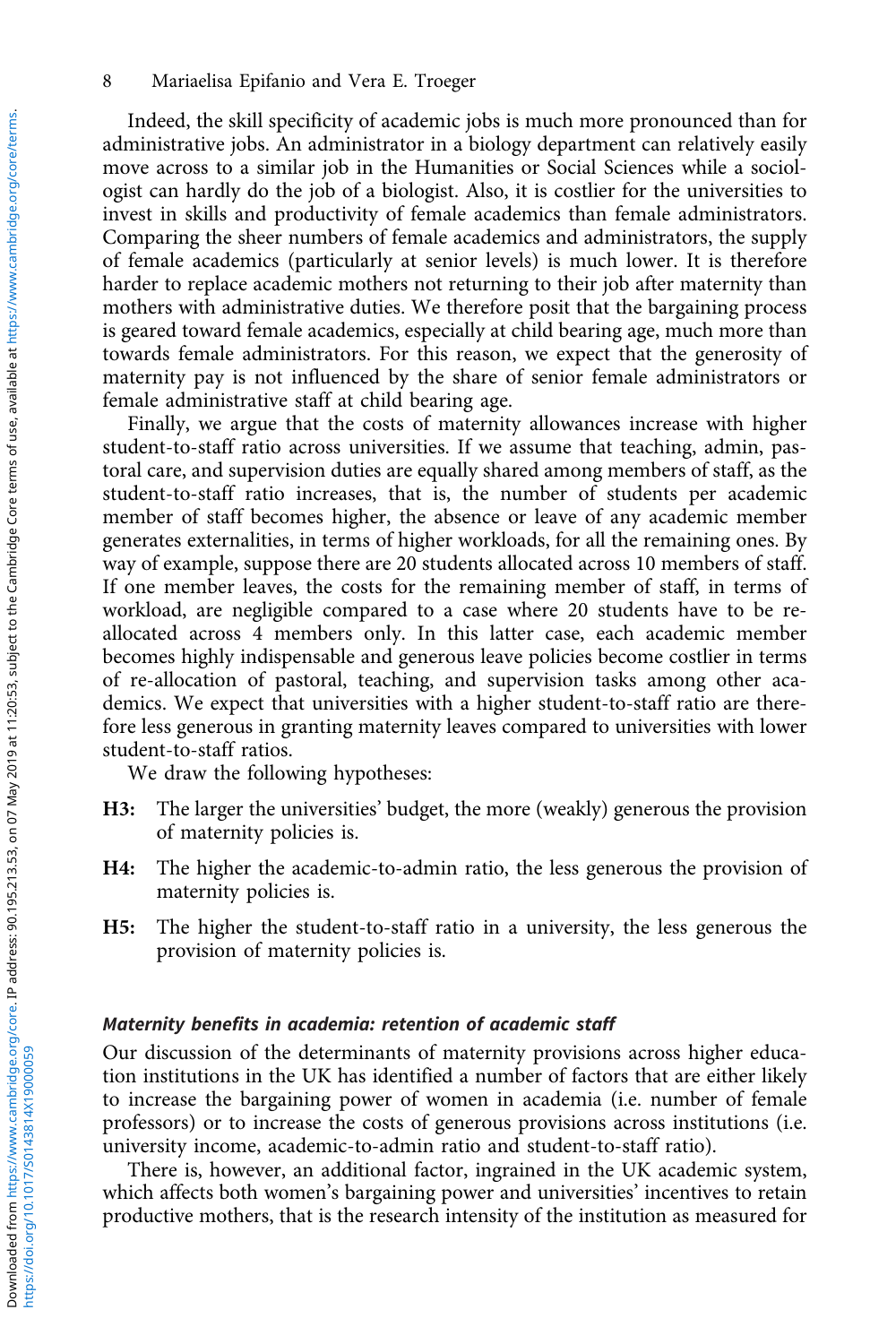example through the REF - Research Excellence Framework.<sup>16</sup> The REF is a process of expert review, which assesses the quality of the outputs, the impact, and the environment of the research produced in the UK higher education institutions. REF scores serve both as benchmarks for the allocation of public investments in research activities and as indicators of the quality of research carried out across British universities. Higher scores in the REF entail a larger amount of funding and higher reputational returns for the academic institutions.<sup>17</sup>

We argue that research intensity is an important predictor of the generosity of maternity policies offered to women in academia for two reasons. First, research intensive universities are equipped with screening and recruitment mechanisms that select high-quality and highly productive academic profiles (researchers who publish four-star or three-star articles, to use the language of the REF), or highimpact scholars. Given the high costs of recruitment, highly ranked universities have greater incentives to retain productive scholars by "attracting" them with additional benefits such as more generous maternity provisions. Second, highly productive academics are also more likely to be poached by competing universities and to obtain outside offers, which increase their bargaining power. Both effects lead to the same predictions, namely that research intense universities have more generous maternity policies in place than less research oriented academic institutions in order to retain highly productive mothers.<sup>18</sup>

We derive the following final hypotheses:

- H6: The higher the research intensity of the university, the more generous the provision of maternity policies is.
- H7: The higher the share of female academics at child rearing age, the more generous the provision of maternity policies is.

#### Summary of hypotheses

We expect the generosity of maternity leaves across UK universities to increase as the bargaining power of academic women increases and the relative costs of maternity pay decrease. Women's bargaining position is expected to be higher in unionised universities and those with higher shares of female professors. The costs of granting favourable maternity policies are likely to depend on academic-toadmin ratio and student-to-staff ratio, while the institution's income is expected to have a limited effect on maternity leave generosity. Finally, we predict that maternity leaves are more generous in institutions with a higher share of female academics at child bearing age and research oriented universities, where academic

<sup>&</sup>lt;sup>16</sup>Formerly, RAE - Research Assessment Exercise. The RAE was replaced by the Research Excellence in 2014. See: [https://www.ref.ac.uk/about/what-is-the-ref/.](https://www.ref.ac.uk/about/what-is-the-ref/) 17The REF is undertaken periodically about every 5–7 years by HEFCE - The Higher Education Funding

Council for England (now UK Research and Innovation) and evaluates academic departments based on their research output, the research environment, and the non-academic impact of the research produced in the department. For each discipline, a panel of experts evaluates outputs, environment and impact and a final score that combines these aspects will be generated and published. Based on this score departments can be ranked and government funds are distributed according to the ranking.<br><sup>18</sup>Again, this also supports our previous argument that generosity of maternity pay *does* depend on

female academics more than on female administrators.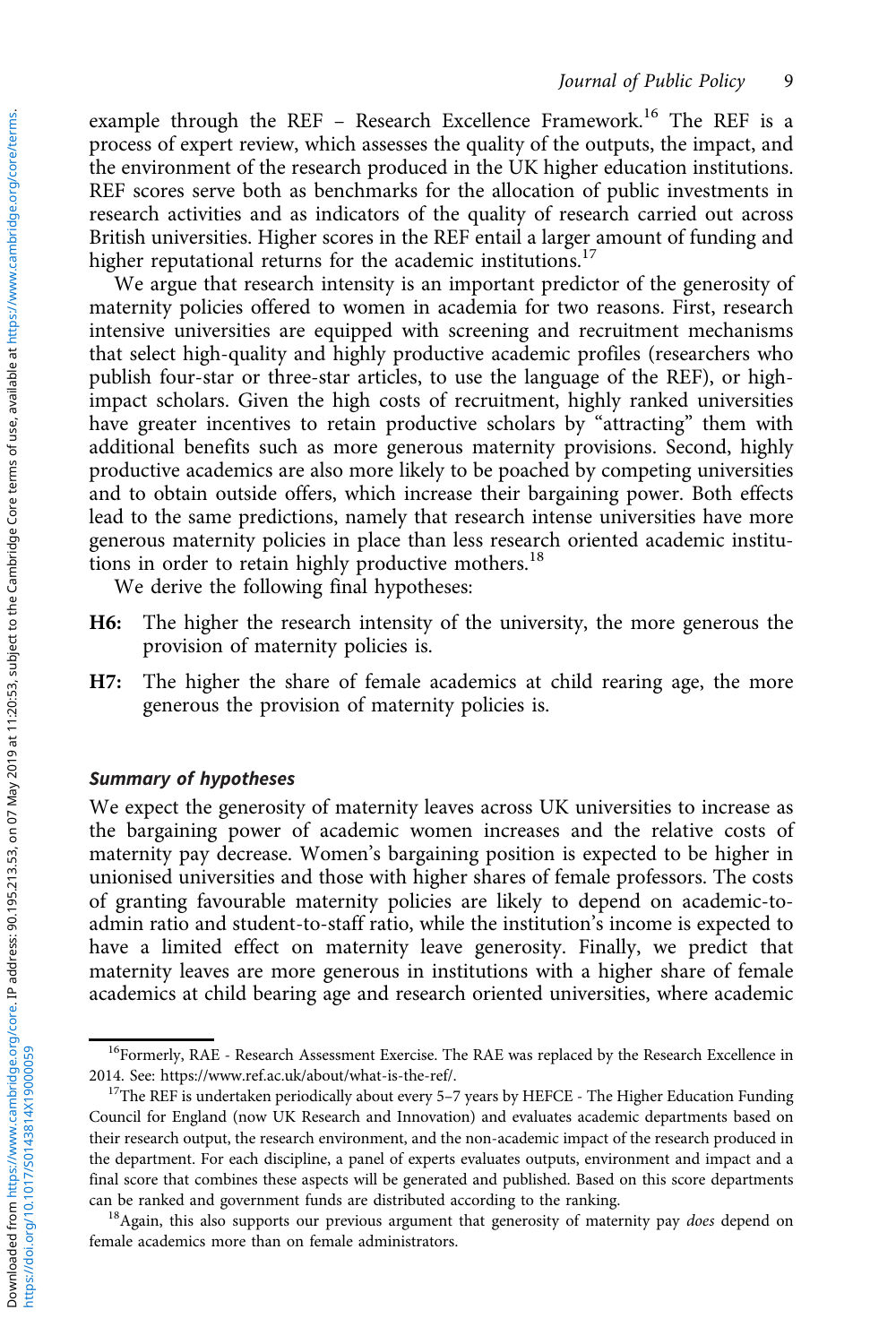women have more bargaining power and the costs of generous policies are offset by the higher returns of hiring highly productive researchers.

#### Data and empirical analysis

#### Maternity leave policies across UK universities

Maternity and parental leave policies have a two-fold aim: to sustain the well-being of women before and after childbirth by entitling them to take time off from working without losing their jobs (maternity length); and to ensure financial support to mothers and parents during their period of protected leave (leave generosity).

In the UK, women employees are entitled to Statutory Maternity Pay (SMP) if they have worked for the same employer continuously for at least 26 weeks up to the 15th week before the expected week of childbirth and they earn on average at least 109 GBP a week. Women that qualify for the SMP get 90 percent of the average weekly earnings (before tax) for the first 6 weeks and the lower of 140.98 GBP or 90 percent of the average weekly earnings for the next 33 weeks.

Given the meagre benefits granted through statutory maternity pay to women in the UK (as compared to other European countries),<sup>19</sup> most UK universities provide Occupational Maternity Pay (OMP) that tops up the Statutory Maternity Pay in the first 39 weeks of maternity leave. The eligibility criterion to access the OMP usually depends on the length of service and both the payment and the eligibility criteria vary across institutions. For example, the University of Liverpool's OMP, regardless of the length of service, allows for full salary replacement for the first 8 weeks, half salary plus the SMP rate for the next 16 weeks and only the SMP for the last 15 weeks of ordinary maternity leave. The London School of Economics and Political Science instead grants full salary replacement for the first 18 weeks and the SMP (at the lowest rate) for the last 21 weeks, if the woman has been employed for at least 26 continuous weeks before the expected date of childbirth.

Other universities may offer 2 or more different OMP schemes that either depend on the length of service of the employee (in such cases the employee cannot choose the OMP she prefers), or may not depend on eligibility criteria and the employee is free to choose between different salary replacement schemes. For instance, at the University of Durham women can choose, if they satisfy the unique eligibility criterion, the salary replacement scheme they prefer during the ordinary maternity leave period.

There are two types of schemes in cases where universities offer more than one occupational maternity package. Type one consists of HEIs offering different maternity packages where one is more generous in terms of salary replacement than the other. This depends, usually, on different eligibility criteria, e.g. longer service is required for the more generous package. Type two involves HEIs offering different packages that are roughly similar in terms of monetary value but entail a trade-off between salary and time, namely between a higher level of salary replacement for a shorter period of time and a longer but less paid leave. The choice between the two packages is usually not determined by different eligibility criteria.

<sup>&</sup>lt;sup>19</sup>See [OECD Family Database](#page-25-0)<http//www.oecd.org/social/family/database.htm> for a summary of maternity and parental leave provision by country.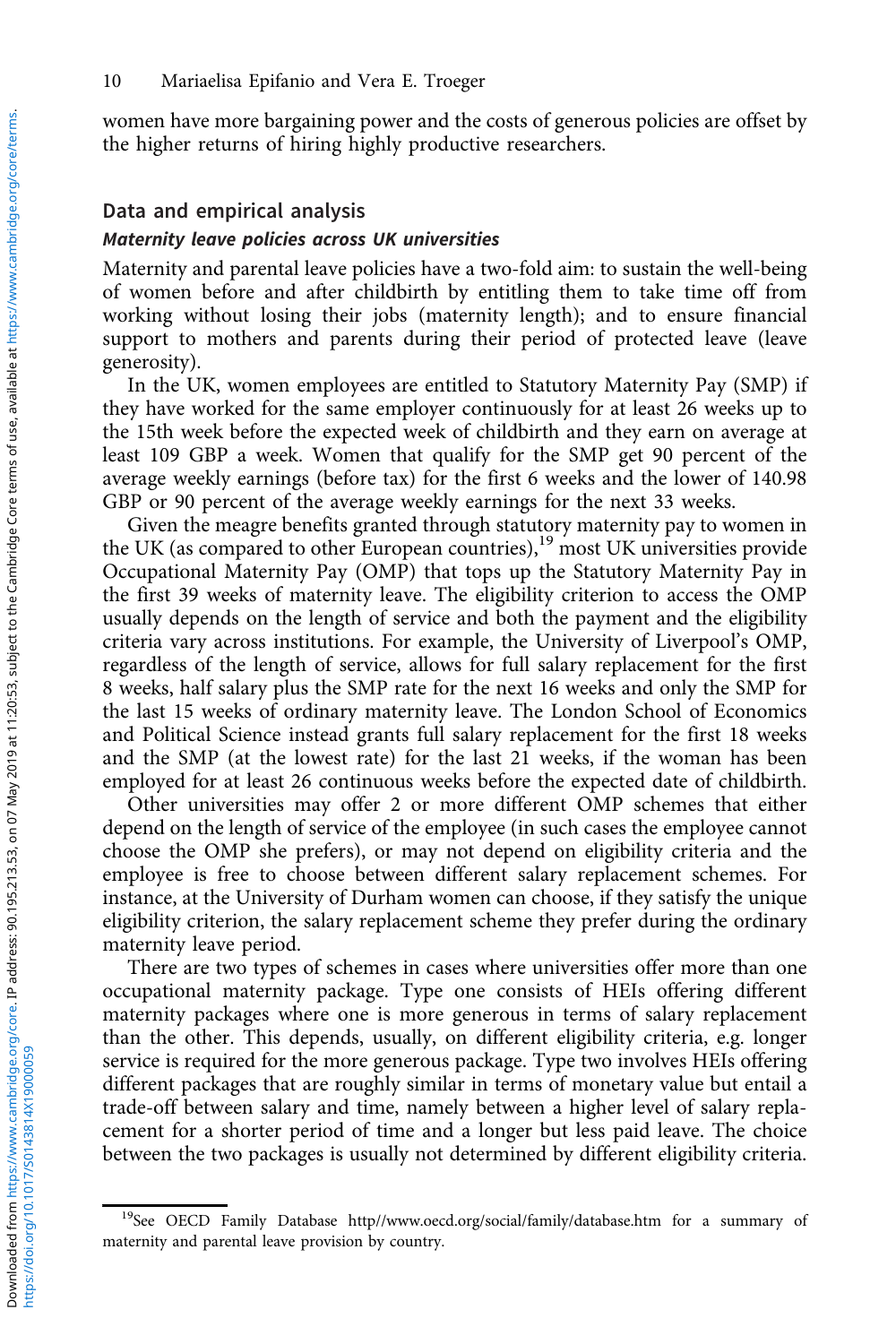Only 30 out of the 160 HEIs, for which data on occupational maternity benefits were available, offer more than 1 package – usually 2. Only eight of the universities with different packages have different eligibility criteria for the different schemes; typically, they require a longer period of service to become eligible for more generous maternity pay.<sup>20</sup> In the other 22 cases, the two (or more) schemes require the same length of prior employment and have the same monetary value but the maternity pay is split up into different periods with full or partial salary replacement, e.g. 8 weeks of full pay plus 16 weeks of half pay vs. 16 weeks of full pay (e.g. University of Warwick).

#### Measuring generosity

Arguably the best indicator for the generosity of maternity benefits is the number of weeks for which full salary replacement is paid. On the one hand, if women can take more time out of work – without income cuts – they are certainly advantaged in terms of adapting to their motherhood status without being pressured by income concerns or the need to multi task administration, teaching, and research activities. This increases the probability that women return to their research position without having to take a career break and with possibly minor effects on research and publication activity. On the other hand, salary replacement represents the costliest part of maternity packages for universities.

A look at generosity of maternity pay across British HEIs reveals a large variance across universities which cannot only be explained by different financial constraints faced by the university. We collected data on occupational maternity provisions for 214 different packages across 160 different UK HEIs.<sup>21</sup>

[Table 1](#page-11-0) gives a summary of our main measure of generosity – weeks with full salary replacement.<sup>22</sup>

As [Table 1](#page-11-0) shows, there is a significant variation in the generosity of maternity leaves across UK universities: 15 packages do not top up statutory pay, a large number (51) of provisions grant up to 4 weeks of full pay, and only 7 HEIs provide mothers with up to 6 months of full salary replacement. The number of weeks for which full salary replacement is granted to women on maternity leave varies from 0 – or just statutory maternity pay (e.g. Leeds Metropolitan University) to 26 weeks

<sup>&</sup>lt;sup>20</sup>Unfortunately, we do not have enough variation across eligibility criteria to statistically explore eligibility as a potential screening mechanism but it is usually the case the more generous maternity pay requires a longer employment to become eligible, e.g. 52 weeks vs. 104 weeks of continuous employment

before the 15th week of expected childbirth.<br><sup>21</sup>The data collected covers the most recent occupational maternity policies implemented by each UK higher education institution before the shared parental leave policy came into place in 2016. The data were collected in 2015 and represents the state of OMPs at that date. Data collection was carried out by Monica Giovaniello, a research assistant and PhD student at the Economics Department at the University of Warwick and verified and double-checked a team of Research Assistants. The documents containing maternity policies were downloaded from each universities website or if not available requested from their HR department. We coded for each OMP all specific aspects of maternity benefits, e.g. weeks with full salary replacement, weeks with partial salary replacement – the percentage of salary that is replaced, number of weeks with SMP, number of weeks paid at statutory flat rate, number of weeks without pay, eligibility criteria such as required length of service, provisions for adoption, paternity and additional parental leave. All documents and the raw data are available upon request from Vera Troeger, the PI of the project.<br><sup>22</sup>See Table B1 in Appendix B for a break-down of all packages by HEIs.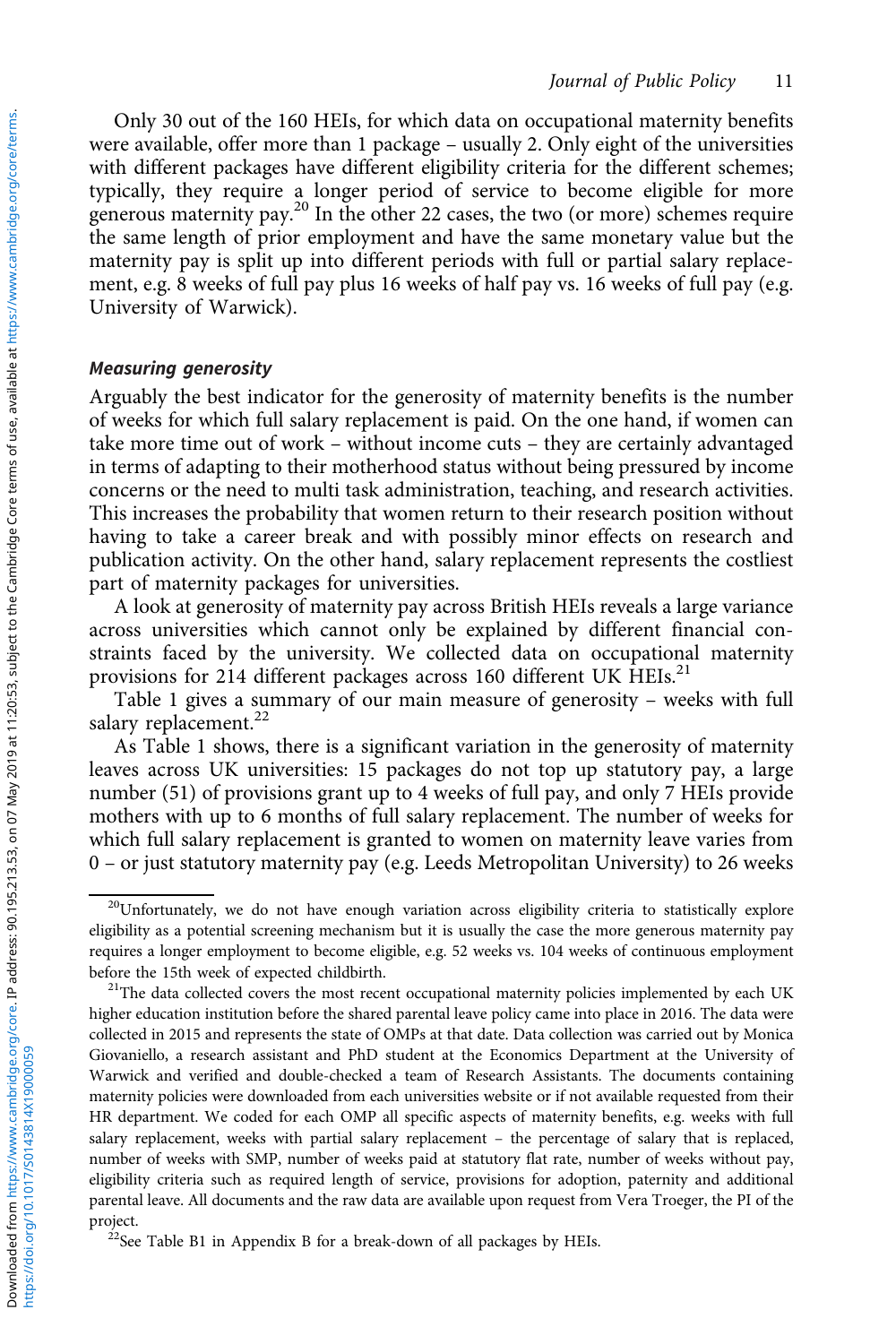| Weeks full salary<br>replacement | Number of<br>packages | $\frac{0}{0}$ |
|----------------------------------|-----------------------|---------------|
| 0                                | 15                    | 7.0           |
| 4                                | 51                    | 23.8          |
| 6                                | 27                    | 12.6          |
| 8                                | 38                    | 17.8          |
| 9                                | 5                     | 2.3           |
| 10                               | 1                     | 0.5           |
| 12                               | 3                     | 1.4           |
| 13                               | 9                     | 4.2           |
| 14                               | $\overline{2}$        | 0.9           |
| 16                               | 14                    | 6.5           |
| 17                               | $\mathbf{1}$          | 0.5           |
| 18                               | 37                    | 17.3          |
| 19                               | 1                     | 0.5           |
| 20                               | 3                     | 1.4           |
| 26                               | 7                     | 3.3           |
| Total                            | 214                   | 100.0         |

<span id="page-11-0"></span>Table 1. Generosity of OMPs across UK HEIs

(e.g. Manchester University). Places as diverse as Bristol, Kent or Goldsmith College only grant 8 weeks of fully paid maternity leave compared to the 18 weeks of full salary replacements provided by Keele University or Cambridge University, inter alia.

From the collected raw data, we also calculate slightly different measures of generosity for robustness purposes. First, we looked at the number of weeks for which salary replacement is granted, either fully or partially. This variable does not necessarily provide a good measure for generosity because the percentage of salary replaced might be very low but over a longer period of time so that the monetary value of the maternity pay scheme is not automatically correlated with this measure. Second, we calculate an often-used measure that allows an easier comparison across benefits, the so called full weeks' equivalent which estimates the full monetary value of the paid maternity benefits.<sup>23</sup> [Table 2](#page-12-0) provides the descriptive statistics for these different measures.

We use all three measures as dependent variables in the subsequent analyses. Weeks of full salary replacement and full weeks' equivalent clearly measure the overall generosity of a maternity package and are highly correlated (0.84). The number of weeks for which some salary replacement is granted seems to be a less precise measure of generosity since a package could offer many weeks with very low pay or only a few weeks with full salary replacement. This variable thus covaries to a lesser extent with weeks of full salary replacement (0.3) and full weeks' equivalent (0.5).

To operationalise the main explanatory factors of the generosity of maternity benefits derived from our theoretical discussion we include a number of variables

<sup>&</sup>lt;sup>23</sup>This measure sums the weeks with full pay, plus all partial pay, plus weeks of statutory maternity pay. In the UK SMP grants 90 percent of the average weekly earnings (before tax) for the first 6 weeks and the lower of £140.98 or 90 percent of the average weekly earnings for the next 33 weeks. We measure average earnings as average female salary per institution which we calculate from the institutional data available from HESA (Higher Education Statistical Agency). This measure is very closely related to our preferred measure of just the number of weeks with full salary replacement.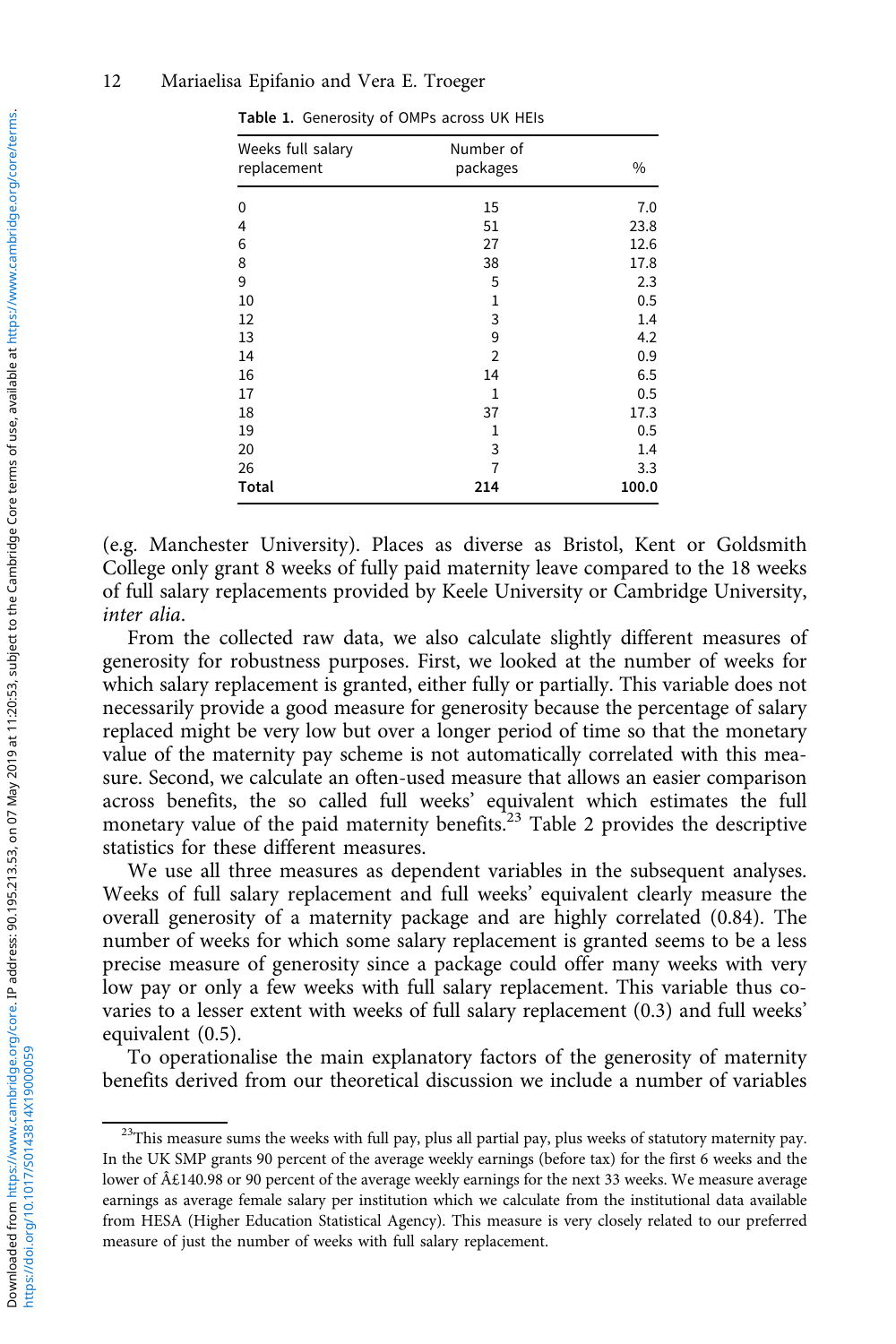|                                                       | Ν          | Mean         | SD         | Minimum | Maximum  |
|-------------------------------------------------------|------------|--------------|------------|---------|----------|
| Weeks with full salary replacement                    | 214        | 9.7          | 6.5        | 0.0     | 26       |
| Full weeks' equivalent<br>Weeks of salary replacement | 210<br>214 | 18.4<br>18.7 | 3.9<br>6.9 | 0.0     | 39<br>52 |

<span id="page-12-0"></span>Table 2. Descriptive statistics for generosity measures

that proxy costs and benefits, bargaining power of female academics, and research intensity. We also include several control variables, especially other university characteristics that should account for some variation in the generosity of occupational maternity packages. Most of these variables are available yearly and for each HEI from the Higher Education Statistical Agency (HESA). From HESA, we obtain institutional data on the share of female full professors, the share of female academics at child bearing age (defined as below 40-years old), the ratio of female academic to administrative staff, and the student-to-staff ratio. As a proxy for research intensity of a university we employ the 2008 overall RAE score also provided by HESA.<sup>24</sup> We measure the universities' budget as total yearly income (in millions of GBP). Finally, we operationalise the bargaining power of unions with union density data obtained from the UCU for several years (2007, 2013, 2015 and 2018).<sup>25</sup>

As additional control variables we use the total number of staff, which can be regarded as a measure for institutional size, staff costs as share of university income as an alternative cost measure, a proxy for the university's budget constraint, and the income generated from research grants (in million GBP) as an alternative measure for research intensity.<sup>26</sup>

As a kind of placebo test, we use the share of male professors, the overall share of female staff, the share of female senior managers, and the share of female administrative staff at child bearing age (under  $40$ ).<sup>27</sup> Given our bargaining argument, these groups should be either unable to affect maternity provisions, or alternatively the university management has no incentives to provide these groups with their preferred maternity option.

Finally, we use membership in university groups, such as the Russell Group or the post '92 new universities, to control for potential peer-group effects and tackle potential spatial correlation across maternity packages.<sup>28</sup> To avoid potential

 $24$ We also use the share of  $4*$  submission but the results do not change and this variable is very highly correlated with the overall RAE score.<br><sup>25</sup>We thank Matthew Waddup from the UCU for providing this data. Since we do not have yearly data

and to avoid potential endogeneity we create a density measure that contains the density for each university in the year closest to but before the last change in maternity policies. 26These three measures are provided by Higher Education Statistical Agency (HESA).

<sup>&</sup>lt;sup>27</sup>Obtained from HESA.

<sup>&</sup>lt;sup>28</sup>We collected membership data ourselves from various websites. Appendix G gives an overview over these groups and their membership. Russell Group universities for example are public research universities with a strong focus on research, Russell Group members receive more than  $3/4$  of grant income, their graduates hole more than 60 percent of all UK jobs that require a university degree, and in the 2014 REF almost 70 percent of world-leading and high impact research was conducted in Russell Group universities. Post-1992 universities, also called new or modern universities, in comparison are former polytechnics or central institutions in the UK that were given university status through the Further and Higher Education Act 1992. Most of these HEIs are more teaching oriented and cannot grant PhD degrees.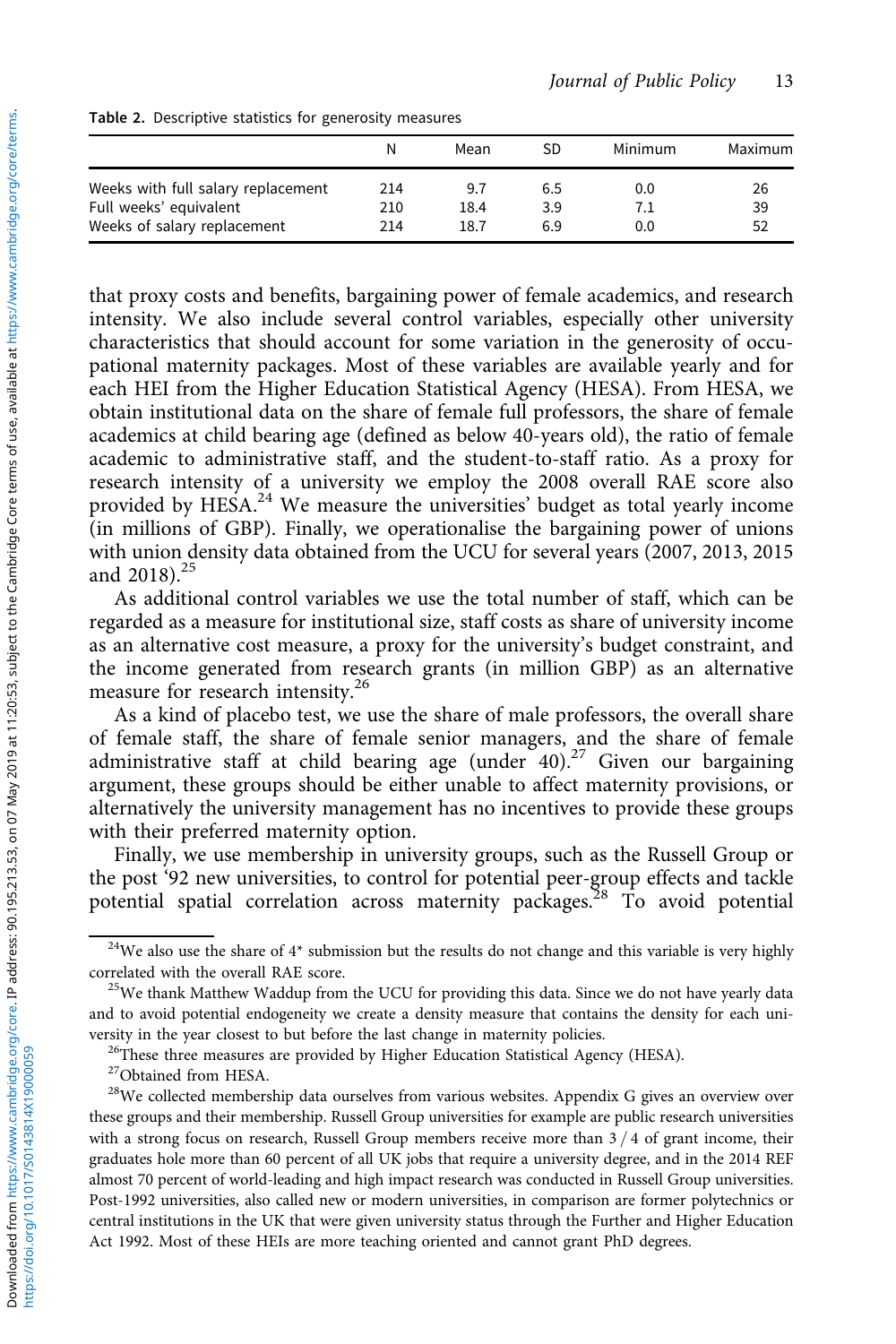| Right-hand-side variables - measured in the<br>vear before last changes in OMP | N   | Mean     | SD       | Minimum | Maximum  |
|--------------------------------------------------------------------------------|-----|----------|----------|---------|----------|
| Total number of staff                                                          | 212 | 2,749.67 | 2,537.78 | 105     | 12.600   |
| Share of female staff                                                          | 212 | 0.55     | 0.05     | 0.38    | 0.71     |
| Ratio of female academic/admin staff                                           | 212 | 0.72     | 0.42     | 0.05    | 4.36     |
| Share of female full professors                                                | 212 | 0.01     | 0.01     | 0.00    | 0.04     |
| Share of female academics under 40                                             | 212 | 0.09     | 0.04     | 0.00    | 0.26     |
| Staff costs per income (2013)                                                  | 209 | 52.64    | 6.66     | 2.22    | 69.10    |
| Income research grants in mill. £ (2013)                                       | 213 | 37.79    | 75.93    | 0.00    | 428.80   |
| Total income in mill £ (2013)                                                  | 209 | 208.27   | 222.14   | 6.68    | 1.438.24 |
| Student to staff ratio                                                         | 212 | 16.27    | 4.64     | 1.40    | 31.20    |
| RAE Score 2008                                                                 | 213 | 110.60   | 36.62    | 0.00    | 318.03   |
| Share of male full professors                                                  | 212 | 0.03     | 0.02     | 0.00    | 0.08     |
| Share of female senior managers                                                | 212 | 0.00     | 0.01     | 0.00    | 0.04     |
| Share of female admin staff under 40                                           | 212 | 0.15     | 0.04     | 0.04    | 0.47     |
| UCU membership density                                                         | 193 | 0.34     | 0.13     | 0.00    | 0.69     |

Table 3. Descriptive statistics for other right-hand-side variables

endogeneity, particularly reverse causality issues, we measure the variables that affect decisions on generosity (but are potentially also determined by maternity generosity) in the year before each university implemented changes in maternity schemes. For example, if the maternity policies were changed in 2008, we look at these variables in 2007. For robustness, we also look at these variables uniformly in 2006, 2005, and 2004 – before the last major change in statutory provisions in 2007 (Table C2 in Appendix C). In fact, most HEIs majorly adjusted their occupational maternity packages between 2008 and 2013 after the last round of modifications in the UK statutory provisions Were implemented on 1st April 2007 when the flat rate payment period was extended from 20 to 33 weeks.<sup>29</sup> We therefore measure university characteristics that should affect maternity provisions but not vice versa co-temporarily in 2013. Table 3 depicts some descriptive measures for these variables.

#### Empirical specification: accounting for differences in generosity

We test the seven hypotheses derived above with data on generosity of maternity provisions collected for 160 UK HEIs. Our main measure of generosity is the number of weeks with full salary replacement granted by the most recent occupational maternity package. Since this is a count variable, a Poisson or Negative binomial model potentially represent adequate estimation choices.<sup>30</sup> However, weeks of full salary replacement are not typically Poisson distributed, which would imply many observations for smaller values decreasing with higher values, e.g. fewer universities grant 16 or 18 weeks of full salary replacement. We therefore

<sup>&</sup>lt;sup>29</sup>This was the last major change in statutory maternity pay, in 2009 additional provisions for fathers were implemented and in 2015 shared parental leave was introduced with no changes to the actual monetary value of the parental leave benefits. We will happily provide the raw data that also shows in which year the current OMP was implemented in each of the analysed HEIs.<br><sup>30</sup>We use a (potentially misspecified) OLS model as benchmark, esp. given that the DV is not typically

Poisson distributed.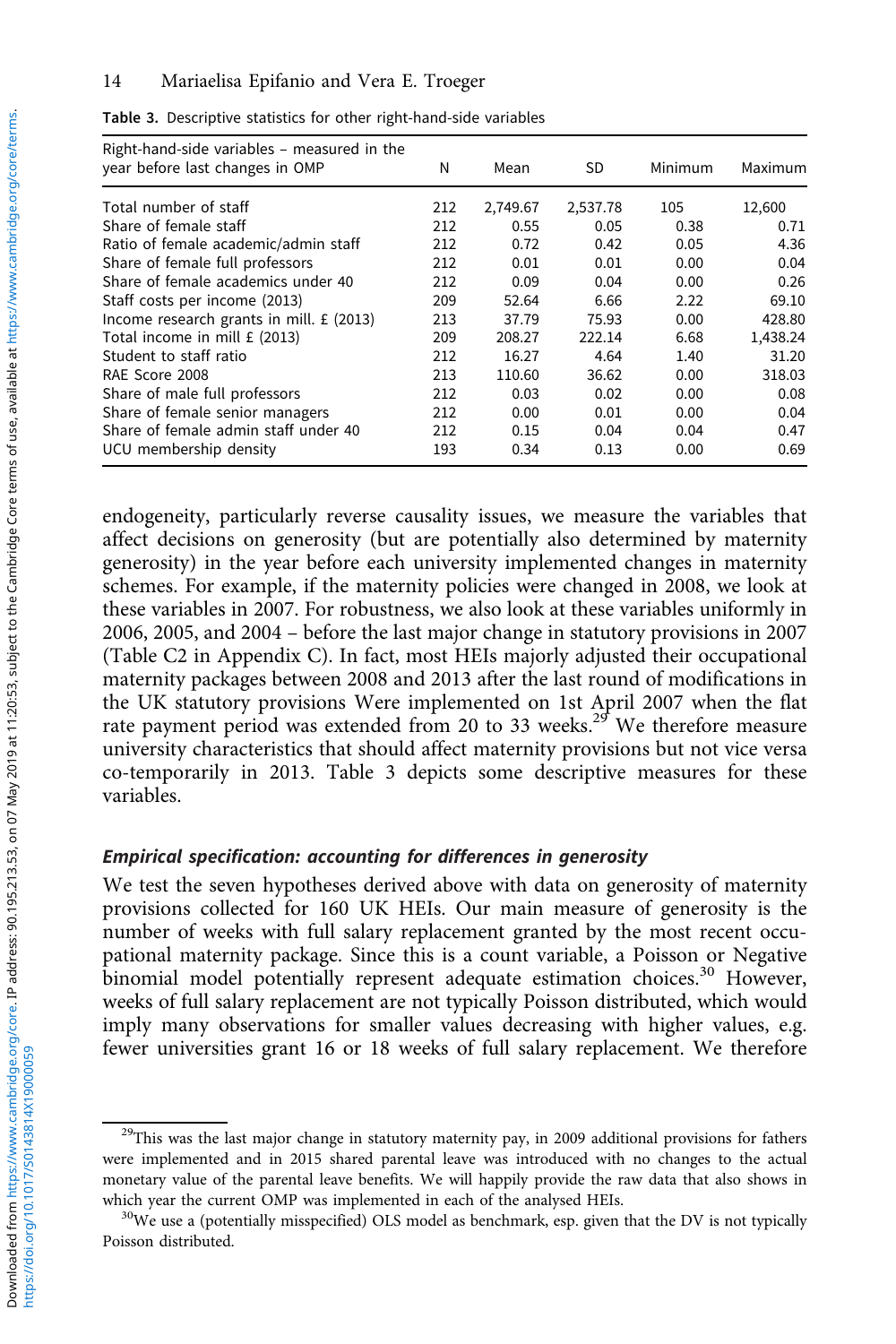estimate also a Negative binomial model and test whether there is significant overdispersion (this seems to be the case<sup>31</sup>).

In addition, we expect that there is some interdependence across institutional maternity packages especially within peer-groups. This implies that dispersion of generosity is not equal across university groups but is rather smaller within more homogeneous institutions with clear research goals (e.g. Russell Group and Golden Triangle.<sup>32</sup> We thus also employ a generalised negative binomial model which allows dispersion to be both different across groups and directly estimated.<sup>33</sup> We employ robust standard errors across all specifications to allow arbitrary heteroscedasticity across all observations.<sup>34</sup>

Our empirical investigation is based on purely observational data, which makes it hard to draw any causal conclusions from the findings. Our empirical strategy therefore combines careful model specification with sanity checks for potential endogeneity issues, for example we measure the relevant explanatory factors in the year before a new maternity policy was decided upon and implemented. This strategy follows the idea of a difference-in-difference specification. We also employ a large number of robustness checks to give our derived hypotheses the hardest possible test. Still, empirical results have to be interpreted carefully with regards to causal claims.

We first present a set of baseline results for the main hypotheses. We subsequently look at whether these findings remain robust to a number of modifications of the research design, such as alternative measures of maternity generosity, placebo tests and the evaluation of right-hand-side variables for different years prior to changes in occupational maternity pay.

#### Baseline results: what affects the generosity of maternity pay?

In this section, we present different specifications for a direct test of the main hypotheses derived from our theoretical discussion. [Table 4](#page-15-0) presents these baseline estimation results. Models 1, 4 and 5 display our preferred Negative binomial specification (which is more appropriate given that the variance is significantly over-dispersed (model 1 –  $\alpha$ ,  $\chi^2$ ). Models 2 and 3 show that the results remain strongly robust when using other (less appropriate) estimators such as simple OLS (model 3) and Poisson (model 3) that – in our case – wrongly assumes equidispersion (mean =variance). Model 4 directly allows dispersion to be heterogeneous across different peer university groups, and Model 5 adds union density to the list of explanatory variables.<sup>35</sup>

<sup>&</sup>lt;sup>31</sup>See the coefficient for  $\alpha$  the overdispersion parameter -, and its  $\chi^2$  value which indicates that alpha is significantly different from zero in model 1, [Table 4](#page-15-0).<br><sup>32</sup>The "golden triangle" is an unofficial grouping of research universities located in Cambridge, Oxford,

and London, e.g. Imperial College, University College, King's College London and the London School of Economics and Political Science.<br><sup>33</sup>We derive formal representations for the employed estimators in Appendix H.

<sup>&</sup>lt;sup>34</sup>Given that we estimated different variances across subgroups of institutions there is no indication for additionally clustering standard errors. Moreover, the overall number of observations remains too small to allow for reasonable cluster size.<br><sup>35</sup>We estimate a separate model for union density because this variable is not available for all universities

and thus significantly reduces the number of usable observations.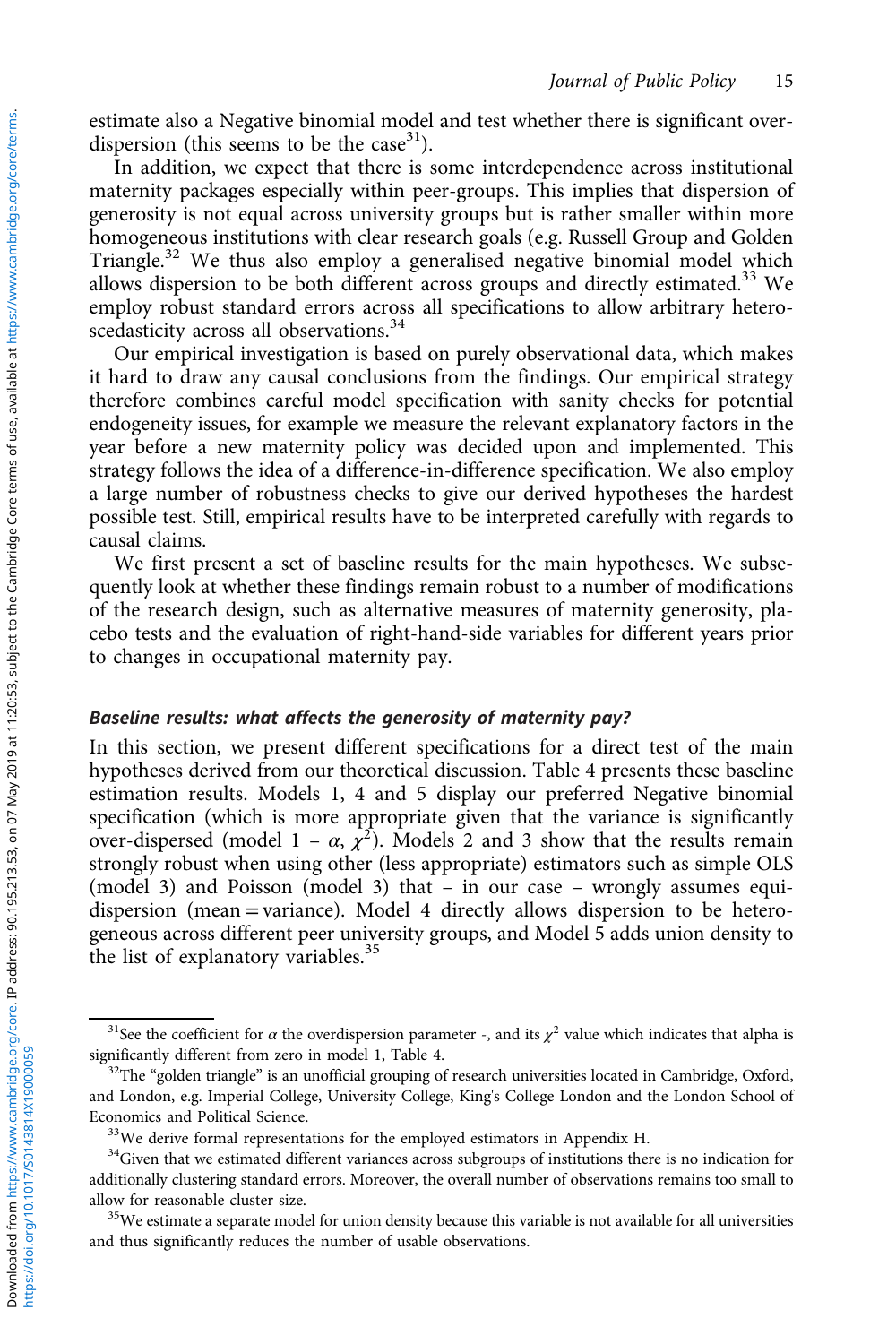|                                      | 1                     | $\overline{2}$        | 3                     | 4                     | 5                    |
|--------------------------------------|-----------------------|-----------------------|-----------------------|-----------------------|----------------------|
| DV: weeks of full salary replacement | Negbin                | Poisson               | OLS                   | G Negbin              | Negbin               |
| Total staff in 1,000s (BC OMP)       | $0.081$ (0.048)*      | $0.076$ $(0.041)^*$   | $0.872$ (0.485)*      | 0.045(0.032)          | $0.103$ $(0.041)$ ** |
| Acad. to adm. fem ratio (BC OMP)     | $-0.456$ (0.162)***   | $-0.458$ (0.166)***   | $-2.832(0.801)***$    | $-0.511(0.157***$     | $-0.589(0.154)$ ***  |
| Share of female profs (BC OMP)       | 28.687 (7.410)***     | 24.373 (6.575)***     | 282.903 (65.638)***   | 23.337 (6.029)***     | 26.802 (9.391)***    |
| Female academics $<$ 40 (BC OMP)     | 3.841 (1.405)***      | 3.864 (1.345)***      | 24.652 (10.535)**     | 4.164 (1.342)***      | 7.183 (1.791)***     |
| Staff costs/income ratio (2013)      | $-0.004(0.009)$       | $-0.003(0.009)$       | $-0.068(0.067)$       | $-0.004(0.011)$       | 0.000(0.013)         |
| Research grant inc., mill. £ (2013)  | $-0.002(0.001)^*$     | $-0.001(0.001)$       | $-0.001(0.011)$       | 0.000(0.001)          | $-0.003(0.001)^*$    |
| Total income in mill. £ (2013)       | 0.000(0.001)          | 0.000(0.000)          | $-0.003(0.006)$       | $-0.000(0.000)$       | $-0.000(0.001)$      |
| Student to staff ratio (BC OMP)      | $-0.022(0.012)^*$     | $-0.018(0.013)$       | $-0.153(0.093)$       | $-0.009(0.013)$       | $-0.000(0.016)$      |
| RAE score (2008)                     | $0.005$ $(0.002)$ *** | $0.003$ $(0.001)$ **  | $0.035$ $(0.013)$ *** | $0.004$ $(0.001)$ *** | $0.004$ $(0.002)^*$  |
| Different packages                   | $-0.449(0.074)$ ***   | $-0.456$ (0.071)***   | $-4851(0.641)***$     | $-0.425(0.067)$ ***   | $-0.473$ (0.075)***  |
| Scotland                             | $0.363$ $(0.109)$ *** | $0.295$ $(0.103)$ *** | $3.120(1.135)***$     |                       | $0.261$ $(0.112)$ ** |
| Northern Ireland                     | $0.381(0.173)$ **     | $0.361(0.157)$ **     | 4.584 (2.015)**       |                       | $0.390(0.162)$ **    |
| Wales                                | $-0.025(0.219)$       | $-0.092(0.156)$       | $-0.577(1.614)$       |                       | $-0.281(0.105)***$   |
| Post 1992, not polytechnics          |                       |                       |                       | $-0.528(0.145)$ ***   |                      |
| Share of female ataff (BC OMP)       |                       |                       |                       |                       | $-2.361(1.005)$ **   |
| UCU membership density (BC OMP)      |                       |                       |                       |                       | $-0.359(0.320)$      |
| Intercept                            | 2.260 (0.479)***      | 2.426 (0.506)***      | 12.835 (3.978)***     | 2.399 (0.605)***      | 3.005 (0.827)***     |
| Dispersion (In_alpha) Russell Group  |                       |                       |                       | $-2.182(0.979)$ **    |                      |
| Golden Triangle                      |                       |                       |                       | $-10.823(0.201)***$   |                      |
| Intercept                            | $-1.690(0.205)***$    |                       |                       | $-1.407$ (0.201)***   | $-1.944$ (0.260)***  |
| N                                    | 208                   | 208                   | 208                   | 208                   | 188                  |
| $R^2$ (Pseudo)                       | 0.082                 | 0.218                 | 0.442                 | 0.102                 | 0.098                |
| Chi <sup>2</sup> / F                 | 167.674               | 184.849               | 16.590                | 237.212               | 287.351              |
| P_value (Chi <sup>2</sup> / F)       | 0.000                 | 0.000                 | 0.000                 | 0.000                 | 0.000                |
| Alpha                                | 0.185                 |                       |                       |                       | 0.143                |
| $Chi2$ (alpha)                       | 132.620               |                       |                       |                       |                      |

#### <span id="page-15-0"></span>Table 4. Explaining the generosity of maternity provisions across UK HEIs

Robust standard errors in parentheses, \*  $p \le 0.1$ , \*\*  $p \le 0.05$ , \*\*\*  $p \le 0.01$ , BC OMP = year before the last change in occupational maternity package.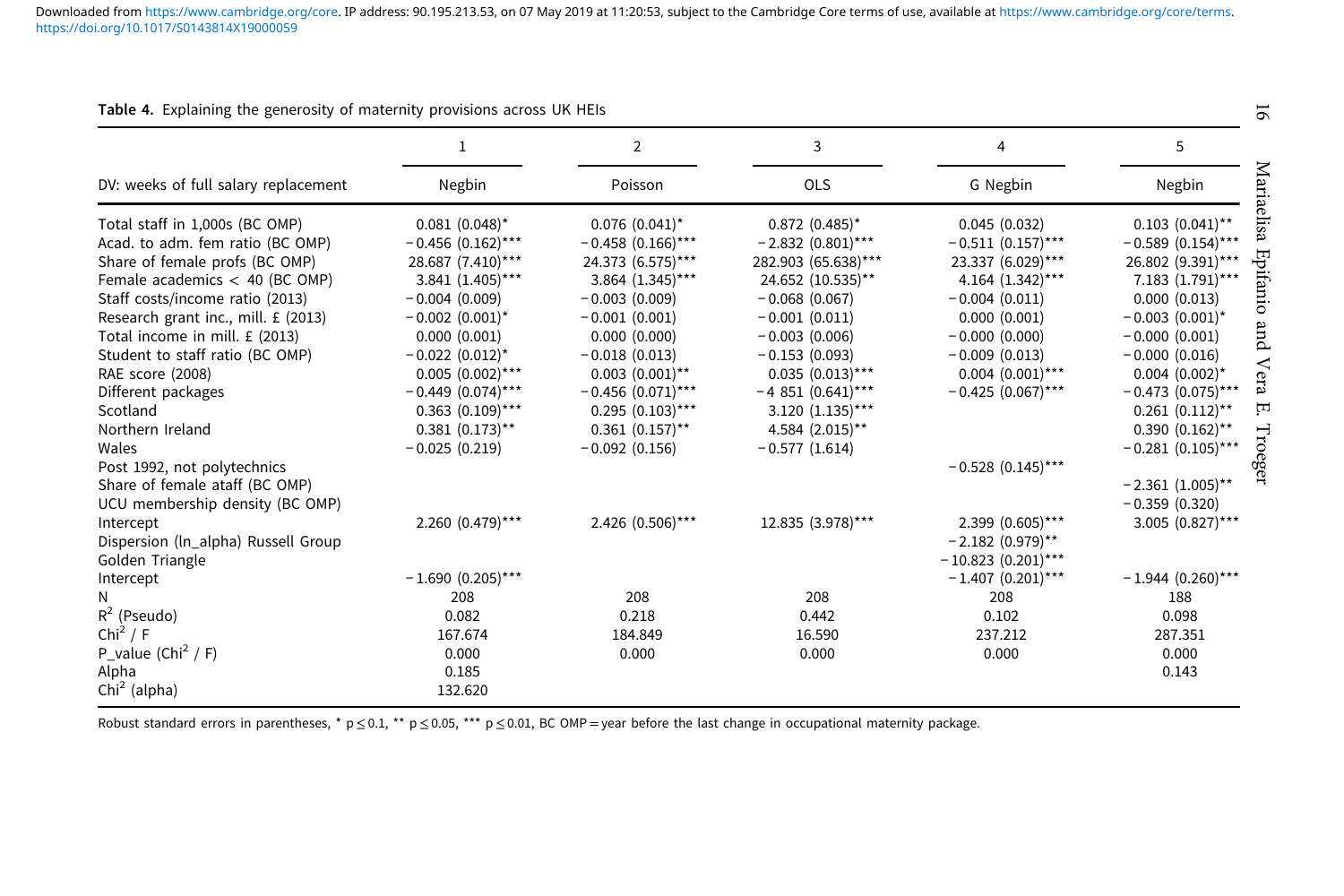The empirical results lend ample support to several of our derived hypotheses.<sup>36</sup> In terms of bargaining power, we find, as predicted, a previously large share of female professors affects the generosity of maternity benefits, positively (H1). This points to the observation that if women are in decision making positions, family policies become more salient and support for female academics increases. However, it does not seem to be the case that a stronger union representation increases the generosity of maternity benefits (H2, model 5). Union density seems to exert no significant effect on the generosity of institutionally provided maternity benefits. We check the robustness of this finding in appendix F by including each year available for UCU density into the right-hand-side of the estimation. The results are interesting. If anything union density affects the generosity of maternity benefits negatively (if we use density measures from 2007 and 2013 these effects are significant). We can only speculate about this result. One explanation might be that unions do not bargain over this specific issue, namely maternity policy. Unions seek to represent all employees, many of them being males and not necessarily concerned about maternity policies. Unfortunately, it was impossible to get a gender breakdown of union density by institution. It would be conceivable that as union density increases, more men become members (this is clearly just a conjecture) and that maternity benefits become less salient overall in terms of union priorities.

Turning to institutional incentives, with respect to retention our results show that indeed the previous share of female academics at child bearing age (under 40 years) increases the generosity of maternity pay  $(H7)$ .<sup>37</sup> Two interpretations seem likely: first, there might be a lobbying effect due to the increase in bargaining power of female academics, and second, university managers might be aware that they could lose a large share of their academic staff if there are many women at child bearing age employed. We also find strong support for the hypothesis that more research-intensive universities (in terms of REF score) have stronger incentives to keep productive academics and thus reward them with more generous maternity benefits (H6). More generous benefits should allow female academics to stay in touch with research due to the prolonged and more generous maternity pay, without the continuous burden of carrying out teaching and administrative duties.

Finally, regarding the cost of generous maternity pay, we find, in line with our theoretical expectations, that the student-to-staff ratio affects the generosity of maternity pay (H5) negatively. All coefficients point in the right direction and are marginally significant. This supports the argument that when academic staff members have to teach and advise more students, replacement is harder and thus fewer weeks of full salary replacement are offered. Our estimation results also show that the ratio of female academics to female administrators, tout court, affects the generosity of maternity provisions negatively, because it increases overall costs

 $36$ In terms of model fit, our relatively parsimonious specifications are doing quite well. The OLS  $R^2$ indicates that almost 50 percent of the variation in maternity benefits can be explained by the included variables. The pseudo  $R^2$  in negative binomial models is generally believed not to be a good measure of fit. However, the  $\chi^2$  values are large and highly significant indicating that the models presented add significant to the explanatory power as compared to the intercept-only model.<br> $37$ Since this hypothesis does not follow directly from the formal model, we run all specifications without

this variable on the right-hand-side, with no changes to the substantive effects of the other covariates. Results are part of the replication material.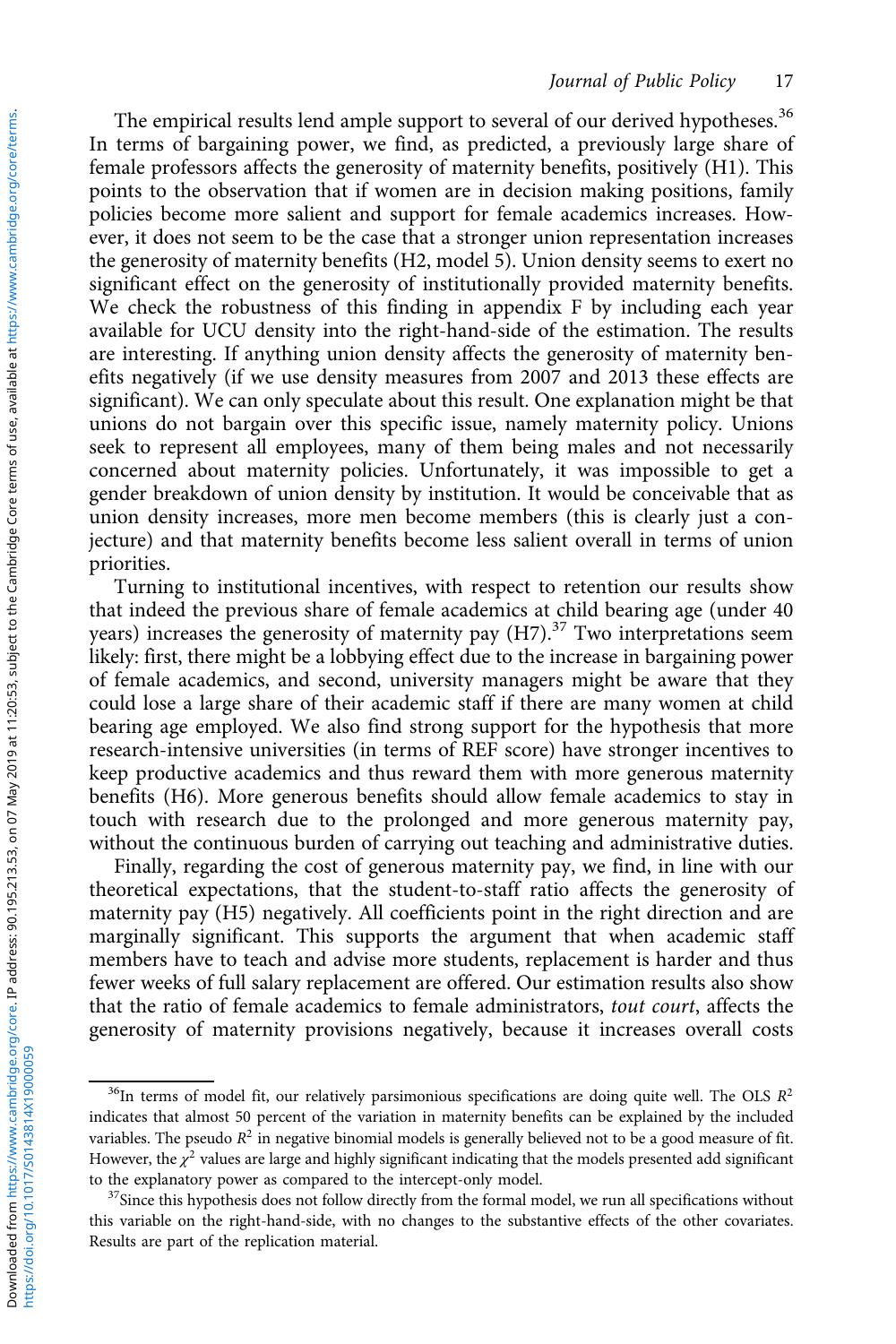<span id="page-17-0"></span>

Figure 1. Predicted weeks of full salary replacement dependent on student-staff ratio and research intensity

associated with replacing higher salaries of academic staff (H4). Yet the financial resources available to an institution (measured as total income) do not affect occupational maternity pay  $(H3)$ .<sup>38</sup> This runs against the general belief that richer universities provide better maternity leave policies. We unpack the income effect in Appendix D: total income is potentially multi-collinear with other university characteristics such as research income, research intensity, size in terms of staff, and staff cost as share of income. When we run models including each of the highly correlated indicators separately we find a small positive, marginally significant effect of institutional income on generosity lending some support to hypothesis 3 (model 3 in Table D2).

The generalised negative binomial specification (model 4) tests, to some extent, the peer group effects on maternity generosity. We find two results that are consistent with our expectations. First, the dispersion of the generosity of benefits is significantly smaller for Russell Group members as well as for universities that belong to the Golden Triangle. These universities are leading institutions, in terms of research intensity, and therefore offer more generous maternity pay. They are also relatively more homogeneous in their goals and thus provide very similar packages with relatively high generosity levels.<sup>39</sup> Second, we find that new universities, which were founded after 1992 and had not been previously polytechnics, grant less generous maternity pay but their packages still vary across group members. This is likely to depend on the heterogeneous nature of this association that includes all post-1992 non-polytechnics. In addition, these newly founded universities are mostly teaching institutions that grant professional certificates rather than research degrees such as PhDs.<sup>40</sup>

 $38$ We look at total income, as well as net income but results remain insignificant.

<sup>&</sup>lt;sup>39</sup>These results come from the specification of the dispersion equation in the generalized negative binomial model.<br><sup>40</sup>We ran comparative models with different combinations of all other group memberships. We did not

find any additional significant results and thus we are not reporting these findings here. However, the significant relationships we found are fully consistent with our argument. We investigate the peer group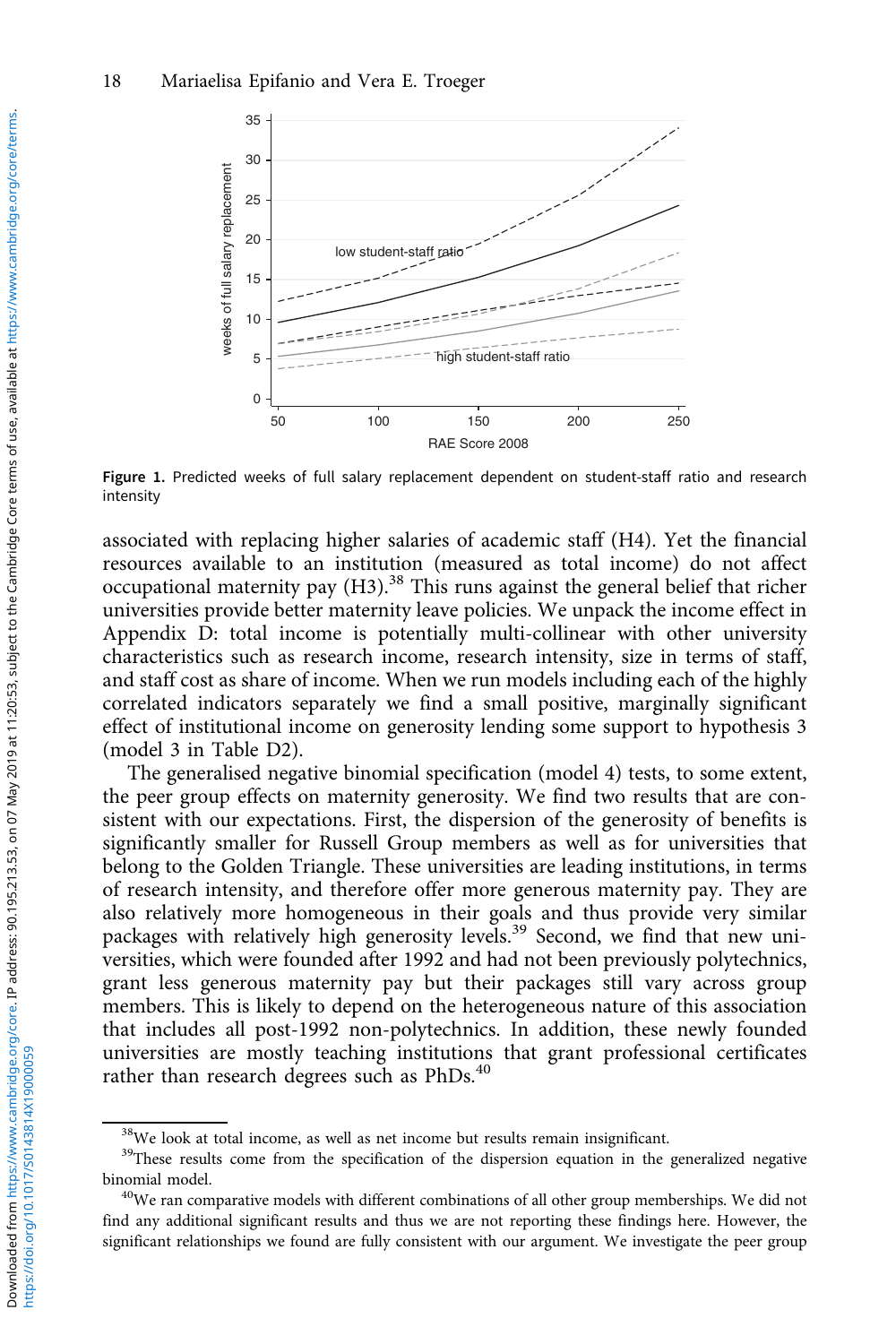

Figure 2. Predicted weeks of full salary replacement dependent on previous share of female professors and female academics at childbearing age

To sum up, our results lend considerable support to most of our hypotheses but, in order to understand whether these effects are substantial we need to investigate their magnitude and size. We use the estimates of the Negative Binomial model [\(Table 4,](#page-15-0) model 1) to assess the economic relevance of these effects. [Figure 1](#page-17-0) displays the combined effect of universities' research intensity  $(x\text{-axis})$  and the student to staff ratio (small – black, large – grey) $41$  We can see that research intense universities with a small student to staff ratio are 5 times as generous in their maternity provisions as compared to teaching oriented HEIs with a large studentto-staff ratio. Also, the positive effect of research strength is considerably stronger in institutions with a more favourable student-to-staff ratio. While teaching institutions with a high student-to-staff ratio offer provisions close to the observed minimal generosity (5 weeks of full salary replacement), the most research intense universities with a small student-to-staff ratio are predicted to offer benefits close to the observed maximum - 25 weeks of full salary replacement<sup>42</sup>

Similar combined effects can be observed for the previous share of female professors and the share of academic women at child bearing age (Figure 2). Again, the predicted number of weeks with full salary replacement is more than five times larger in institutions with a large share of both female professors and female academics at child bearing age. Indeed, when the share of female professors is minimal the predicted generosity only varies between 3 and 8 weeks of full salary replacement.

effect further in Appendix E where we employ a spatial lag specification including spatial lags weighted by group membership. Out findings support the findings of the generalized negative binomial model in [Table 4.](#page-15-0) The spatial lag specification also addresses potential non-independence of observations of the dependent variable, i.e. maternity packages across institutions are not independent of each other. Since the effects of the main explanatory variables in the spatial lag specification remain robust both in size and statistical significance, we conclude that while the independence assumption might be violated, this does not affect our conclusions. We thank our anonymous reviewers for making this suggestion.  $\frac{^{41}Small = 2$ , large = 28.  $\frac{^{42}All}$  other explanatory variables are fixed at their sample means for predictions.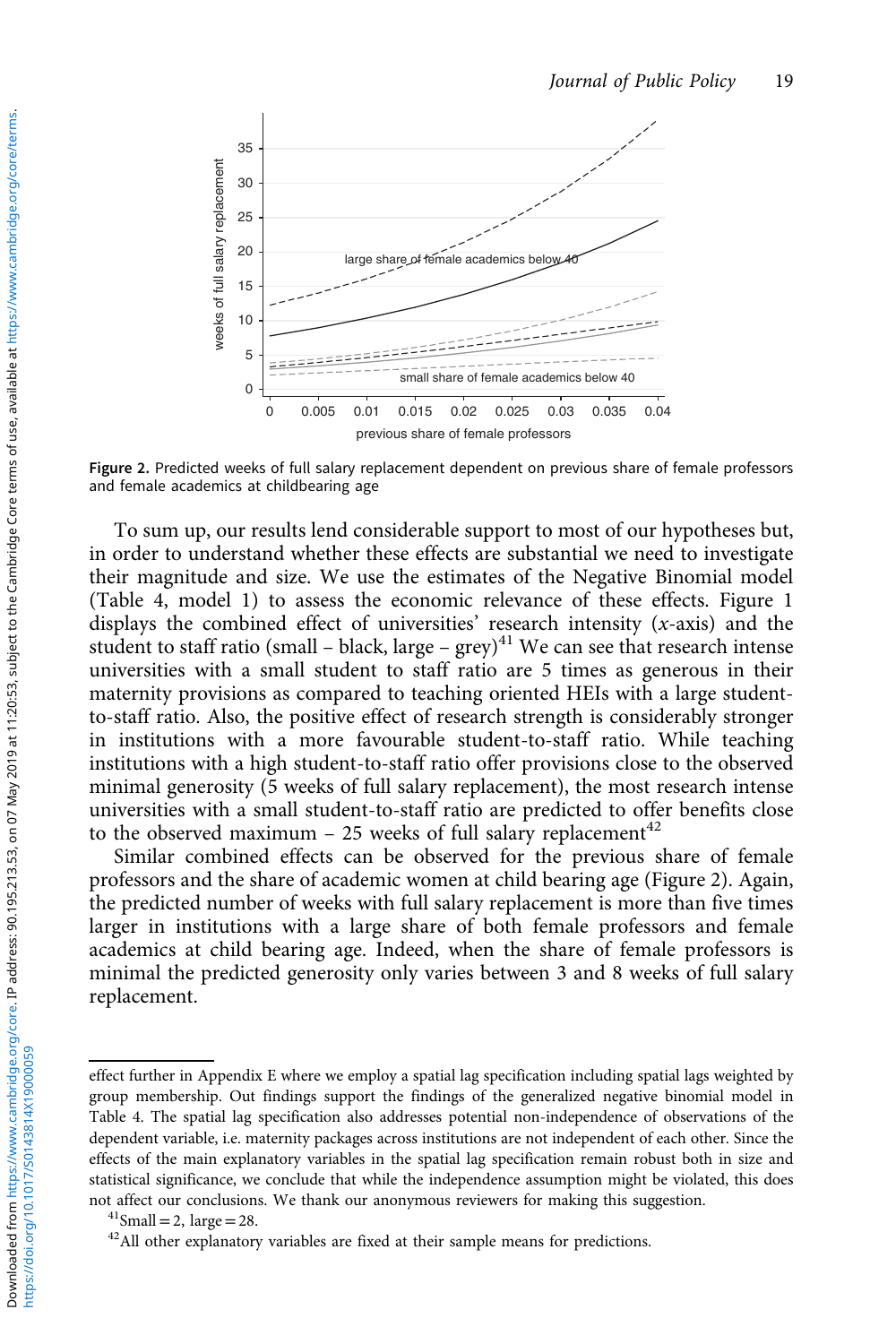Based on the factors we are taking into account to explain institutional generosity of maternity pay, we compare our predictions to the actually observed number of weeks with full salary replacement and discuss some interesting discrepancies. For example, given its research intensity, student-to-staff ratio, share of female professors and female academics at child bearing age, income etc., the University of Nottingham is predicted to offer 18 weeks of full pay but only offers 8 weeks – a stark discrepancy. Similarly, our model over-estimates the expected generosity of the LSE (21 weeks predicted, vs. 18 weeks offered), Warwick university (20 vs. 16), Liverpool (12 vs. 8), Glasgow (25 vs. 16) and UCL (23 vs. 18). Contrarily, some universities are more generous than expected. For example, Southampton is predicted to offer 18 weeks of full pay given its characteristics but grants 26 weeks of full salary replacement. We find similar results for the London Business School (14 predicted, 18 offered), and Oxford (22 predicted, 26 offered). These findings do not suggest any normative conclusions but show empirically that these institutions either over-provide or under-provide maternity benefits given their measurable characteristics. For a large number of universities, our simple baseline model makes exact predictions: Cambridge (18), Aberdeen (18), Lancaster (18), Leeds (16), Strathclyde (16), Northampton (6), Winchester (6), Cumbria (6) and the London University of Arts (4), inter alia.

#### Alternative generosity measures

We use alternative measures of generosity (full weeks' equivalent and weeks of full and partial salary replacement) as robustness checks. [Table 5](#page-20-0) presents the estimation results.

First, if we look at full weeks' equivalent – which is very closely related to weeks with full salary replacement – our results remain stable, both in size and significance which lends more robust support to our claims.<sup>43</sup> Second, the results differ in interesting but predictable ways for the other measure – number of weeks with full or partial salary replacement. This measure is often used in cross-country analyses because it is usually easier to collect it, but it does not really capture generosity since it gives higher values to schemes that grant very limited amounts of money for a large number of weeks (like the statutory pay in the UK which only offers 140.98 GBP but for 33 weeks). In this case, only two variables significantly affect the outcome: the student-to-staff ratio and union density. The student-tostaff ratio is a pure cost indicator underlining our argument that generosity is important for research oriented universities, which have an incentive to retain female academics and allow them to climb the career ladder to full professorship. Union density exerts a positive significant effect on the number of weeks with some salary replacement. From this finding we might speculate that unions are more interested in length than generosity of maternity leave. In addition, the overall explanatory power  $(R^2)$  halves for these models lending further support to the conclusion that other factors predict maternity provisions that are not related to generosity.

<sup>&</sup>lt;sup>43</sup>Only the number of total staff turns out to be not significant any more.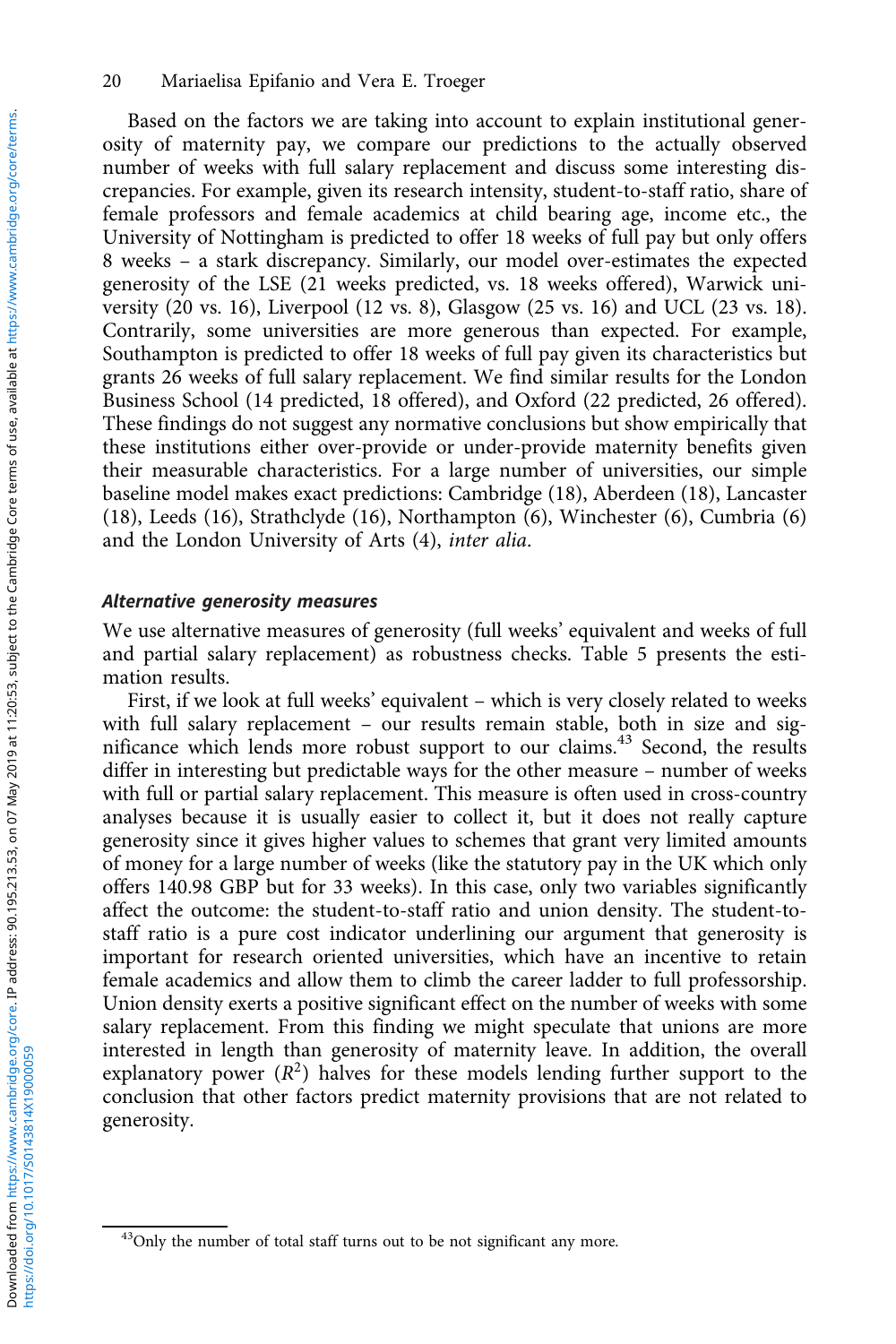<span id="page-20-0"></span>Table 5. Alternative measures of maternity benefit generosity

|                                           | Weeks of salary replacement: full<br>time equivalent |                     | Weeks of salary replacement (full<br>and partial) |                      |  |
|-------------------------------------------|------------------------------------------------------|---------------------|---------------------------------------------------|----------------------|--|
| Total staff in 1,000s (BC<br>OMP)         | 0.016(0.015)                                         | $0.024$ $(0.014)^*$ | 0.007(0.027)                                      | 0.025(0.026)         |  |
| Acad to admin fem ratio<br>(BC OMP)       | $-0.130(0.041)$ ***                                  | $-0.143(0.057)$ **  | $-0.204(0.097)$ **                                | $-0.009(0.102)$      |  |
| Share of female profs (BC<br>OMP)         | 6.595 (2.149)***                                     | $6.130(3.160)^*$    | 5.754 (3.937)                                     | 1.002(6.250)         |  |
| Female academics $< 40$<br>(BC OMP)       | $1.018$ $(0.419)$ **                                 | $1.627$ (0.665)**   | 1.156(1.132)                                      | 1.317(1.516)         |  |
| Staff costs to income ratio<br>(2013)     | 0.001(0.002)                                         | $-0.000(0.004)$     | 0.010(0.008)                                      | 0.003(0.007)         |  |
| Income research grants,<br>mill. £ (2013) | $-0.001(0.000)$                                      | $-0.001(0.000)$     | $-0.001(0.001)$                                   | $-0.000(0.001)$      |  |
| Total income in mill. £<br>(2013)         | 0.000(0.000)                                         | 0.000(0.000)        | $-0.000(0.000)$                                   | $-0.000(0.000)$      |  |
| Student to staff ratio (BC<br>OMP)        | $-0.010(0.004)$ ***                                  | $-0.006(0.005)$     | $-0.020(0.008)$ **                                | $-0.028(0.009)***$   |  |
| RAE score (2008)                          | 0.001(0.001)                                         | 0.001(0.001)        | 0.001(0.001)                                      | 0.002(0.001)         |  |
| Different packages                        | $-0.103$ (0.028)***                                  | $-0.111(0.030)$ *** | 0.043(0.061)                                      | $0.009$ $(0.066)$    |  |
| Scotland                                  | $0.095$ $(0.031)$ ***                                | $0.071$ $(0.037)^*$ | 0.062(0.082)                                      | $0.159$ (0.090)*     |  |
| Northern Ireland                          | 0.055(0.042)                                         | 0.079(0.049)        | $-0.151(0.195)$                                   | $-0.163(0.154)$      |  |
| Wales                                     | 0.069(0.074)                                         | 0.002(0.039)        | $-0.004(0.146)$                                   | 0.044(0.168)         |  |
| UCU membership density<br>(BC OMP)        |                                                      | $-0.094(0.104)$     |                                                   | $0.500$ $(0.241)$ ** |  |
| Intercept                                 | $2.921 (0.131)***$                                   | 2.920 (0.241)***    | 2.543 (0.384)***                                  | 2.672 (0.399)***     |  |
| Ν                                         | 208                                                  | 188                 | 208                                               | 188                  |  |
| $R^2$ (OLS)                               | 0.348                                                | 0.370               | 0.141                                             | 0.150                |  |
| $R^2$ (Pseudo)                            | 0.051                                                | 0.053               | 0.020                                             | 0.022                |  |
| Chi <sup>2</sup>                          | 109.618                                              | 134.602             | 32.001                                            | 30.496               |  |
| p value (Chi <sup>2</sup> )               | 0.000                                                | 0.000               | 0.002                                             | 0.007                |  |
| Alpha                                     | 0.000                                                | 0.000               | 0.094                                             | 0.087                |  |

Robust standard errors in parentheses, \*  $p \le 0.1$ , \*\*  $p \le 0.05$ , \*\*\*  $p \le 0.01$ , BC OMP = year before the last change in occupational maternity package, all models negative binomial.

#### Placebo tests: administrators and male academics

As robustness test, we first run the same specification as in [Table 4](#page-15-0) (model 1) but we add some additional variables to the right-hand-side in order to check the consistency of our findings and to understand whether factors, which based on our theoretical discussion should have no effect, indeed turn out to be statistically insignificant. We call this a placebo test. Specifically, we want to test whether the share of senior male academics (full professors) influences the generosity of maternity packages. We find this variable has no effect, which is in line with our expectation. We also argue that female academics (full professors and those at child bearing age) hold the main bargaining power because of the skill specificity of their jobs and the universities' investment in their recruitment and productivity. We therefore expect that the presence of a large share of senior female managers or female administrators at child bearing age should have no effect on the generosity of maternity provisions, and we find ample support for this prediction. All other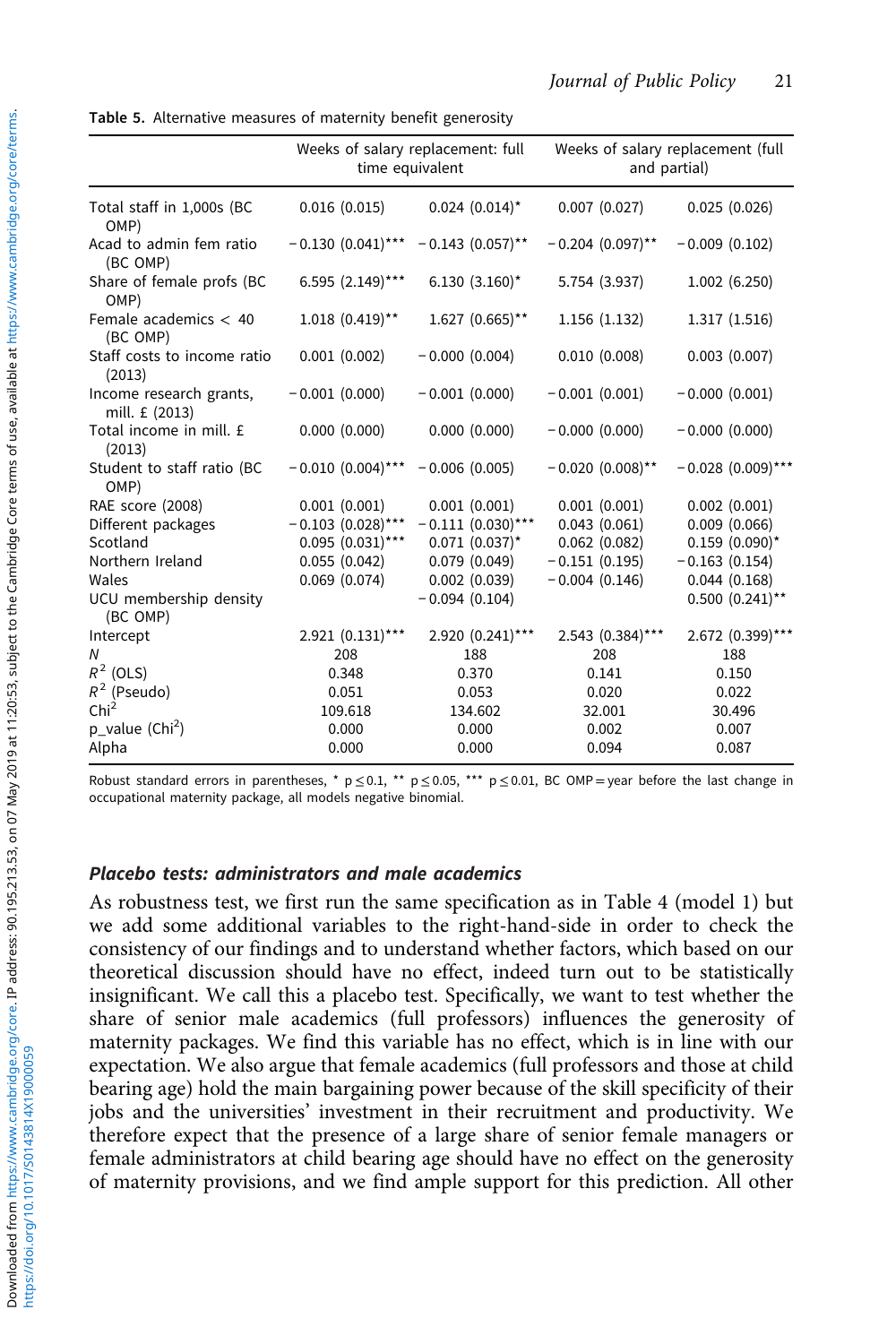Table 6. Placebo tests – effect of male professors and female administrators

|                                          | 1                    | 2                     | 3                     |
|------------------------------------------|----------------------|-----------------------|-----------------------|
| DV: weeks of full salary replacement     | Negbin               | Negbin                | Negbin                |
| Total staff in 1,000s (BC OMP)           | $0.089$ (0.047)*     | $0.090$ $(0.047)^*$   | $0.088(0.045)^*$      |
| Acdemic to admin females ratio (BC OMP)  | $-0.370(0.187)$ **   | $-0.380(0.194)^{*}$   | $-0.307(0.236)$       |
| Share of female profs (BC OMP)           | 21.183 (10.015)**    | 21.208 (9.940)**      | 19.253 (10.207)*      |
| Female academics under 40 (BC OMP)       | $3.125$ $(1.624)^*$  | $3.273$ $(1.778)^*$   | $3.267$ (1.785)*      |
| Staff costs to income ratio (2013)       | $-0.006(0.009)$      | $-0.006(0.009)$       | $-0.005(0.009)$       |
| Income research grants in mill. £ (2013) | $-0.002(0.001)^{*}$  | $-0.002$ (0.001)*     | $-0.002(0.001)^*$     |
| Total income in mill. £ (2013)           | $-0.000(0.001)$      | $-0.000(0.001)$       | $-0.000(0.001)$       |
| Student to staff ratio (BC OMP)          | $-0.019(0.012)$      | $-0.018(0.013)$       | $-0.016(0.013)$       |
| RAE score (2008)                         | $0.004$ $(0.002)$ ** | $0.004$ $(0.002)$ **  | $0.004$ $(0.002)$ **  |
| Different packages                       | $-0.447$ (0.077)***  | $-0.446$ (0.077)***   | $-0.445(0.077***$     |
| Share of male professors (BC OMP)        | 5.536 (4.375)        | 5.644 (4.318)         | 6.462(4.555)          |
| Share of senior female managers (BC OMP) |                      | 3.650(9.455)          | 3.021 (9.400)         |
| Female administrators under 40 (BC OMP)  |                      |                       | 0.885(0.979)          |
| Scotland                                 | $0.341(0.113)$ ***   | $0.339$ $(0.114)$ *** | $0.353$ $(0.116)$ *** |
| Northern Ireland                         | $0.382$ $(0.164)$ ** | $0.388(0.163)$ **     | $0.401(0.166)$ **     |
| Wales                                    | $-0.076(0.222)$      | $-0.069(0.224)$       | $-0.075(0.223)$       |
| Intercept                                | 2.293 (0.498)***     | $2.266$ (0.503)***    | 1.999 (0.580)***      |
| N                                        | 208                  | 208                   | 208                   |
| $R^2$ (ols)                              | 0.450                | 0.452                 | 0.454                 |
| $R^2$ (Pseudo)                           | 0.084                | 0.084                 | 0.084                 |
| Chi <sup>2</sup>                         | 212.116              | 216.790               | 223.769               |
| $p_value (Chi2)$                         | 0.000                | 0.000                 | 0.000                 |
| Alpha                                    | 0.179                | 0.179                 | 0.177                 |
|                                          |                      |                       |                       |

Robust standard errors in parentheses, \*  $p \le 0.1$ , \*\*  $p \le 0.05$ , \*\*\*  $p \le 0.01$ , BC OMP = year before the last change in occupational maternity package.

results correspond closely in direction, significance, and size to our baseline findings. Estimation results can be found in Table 6.<sup>44</sup>

# Discussion: what factors determine the generosity of occupational maternity pay?

UK higher education institutions vary greatly in the generosity of the occupational maternity pay they grant to their employees. We find that much of this variation can be explained with a bargaining model in mind that distinguishes between the factors that increase the bargaining power of female academics, the incentives for universities to invest in the retention of female talents, and the costs imposed by generous maternity provisions. Differences in the structural characteristics of these institutions contribute to these different incentives. The sheer size, in terms of employees, but also structural factors, such as the student-to-staff ratio, help to account for differences in generosity because these features describe how the potential costs of women taking maternity leave can be redistributed across other staff members. Interestingly, size, in terms of overall income, does not help much to explain the variance in generosity of maternity benefits. Thus, it seems that

<sup>&</sup>lt;sup>44</sup>In Appendix C, we run additional robustness checks for right-hand-side variables measured at different points in time and an outlier analysis, however our findings remain stable to the inclusion/exclusion of outliers.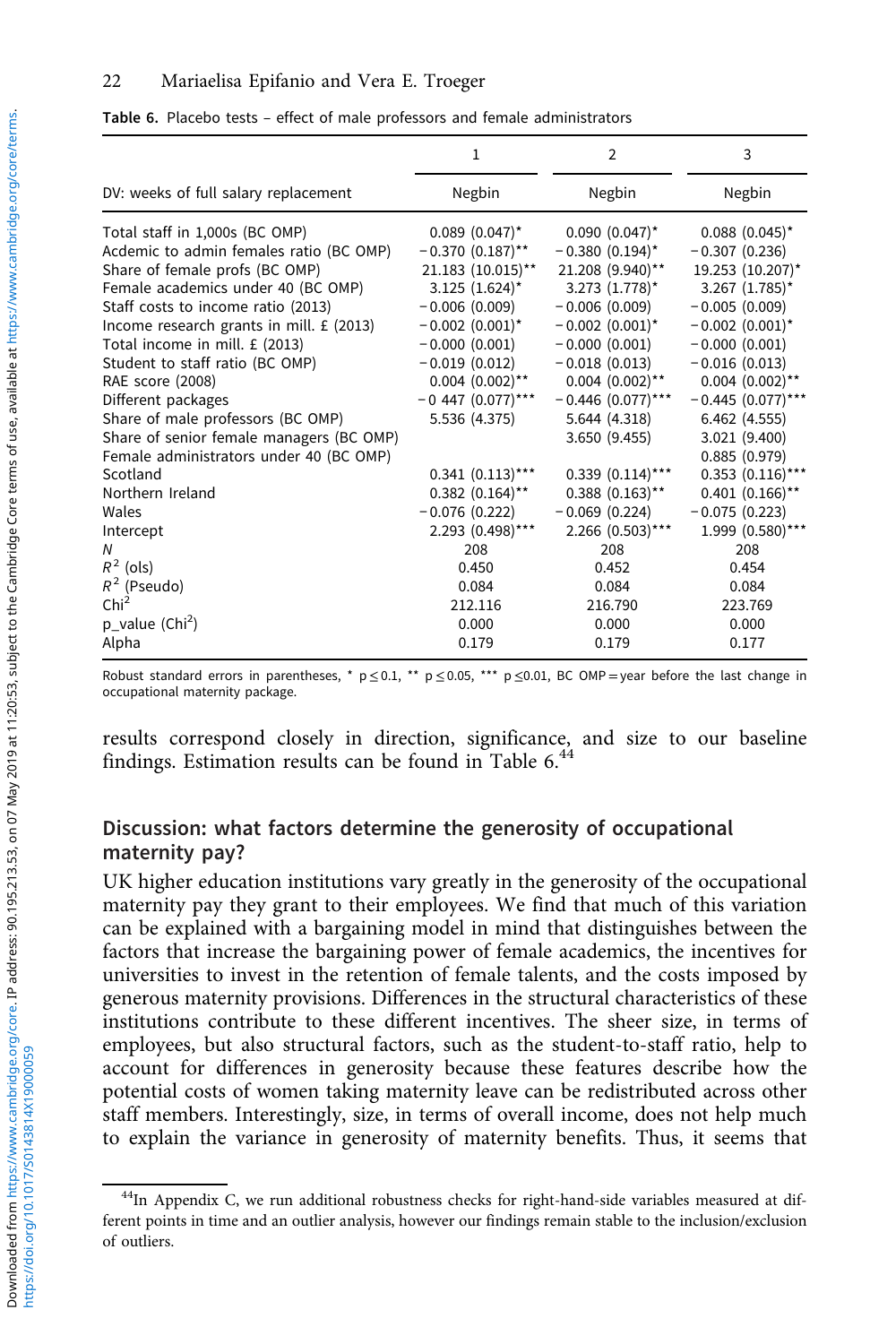decisions on maternity benefits are closely related to the strategic goals universities pursue. One of the driving factors behind the design of maternity pay is the research orientation of the university under investigation. Highly research intense institutions have a vested interest in retaining productive mothers both at the hiring stage as well as during their employment at the university. Better maternity provisions are very likely to be used in these cases as a reward and a means to keep mothers productive and satisfied with their work environment, thus allowing them to invest in research activities. More generally, it seems that the rigorous hiring process across research intense universities serves as a screening device.

The bargaining power of female academics (who can affect the process of deciding over maternity benefits) is mainly strengthened by both the share of female professors in place when decisions are made and the share of female academics at child bearing age. Female professors can be compared to women in executive positions in other sectors and can influence policy outcomes at universities; the number of female academics at child bearing age increases the probability that the university loses many talented and productive women if maternity provisions are sparse. We also argue – and empirically support – that the same logic is not at play for female administrators, arguably because they can be replaced more easily, their share is generally large, and the university's investment in administrative staff is comparatively lower. Neither the share of female senior managers nor female administrators at child bearing age, have an effect on maternity provisions.

Certainly these results have to be taken with some caution given the observational nature of the analysis. However, all specifications and not withstanding any robustness checks, alternative measures, and placebo tests, point in the same direction and effect sizes remain stable as well. We are therefore cautiously confident that the correspondence between theoretical derivation of hypotheses and the empirical investigation of these allow us drawing some conclusions on how HEIs decide on maternity and parental leave benefits.

### Conclusion

Maternity and parental policies are costly and their costs and benefits are widely debated beyond the normative aspect of allowing women to have children without sacrificing their professional careers. Understanding how and why institutions decide to implement certain levels of generosity in maternity pay may help to unpack the potential costs and benefits of maternity leaves. This work uses a bargaining model to account for the variation in maternity policies across Higher Education Institutions in the UK. The model and our empirical analysis show that both structural characteristics but also strategic goals of universities help explain the generosity of maternity pay across UK universities. Research-intensive universities have much stronger incentives to implement generous maternity pay provisions – from which follows that the potential benefits of maternity provisions might be stronger for such institutions.

Research shows that maternity and parental policies are crucial to keep female talent in the labour market, reduce the pay gap and allow women to climb the career ladder (Ginther and Khan [2004](#page-24-0); Ginther and Hayes [2003](#page-24-0); Waldfogel [1998](#page-25-0); Mason and Goulden [2004](#page-25-0); [2002](#page-24-0)). Our work highlights the institutional-based constraints and incentives offered to women in the UK academic sector and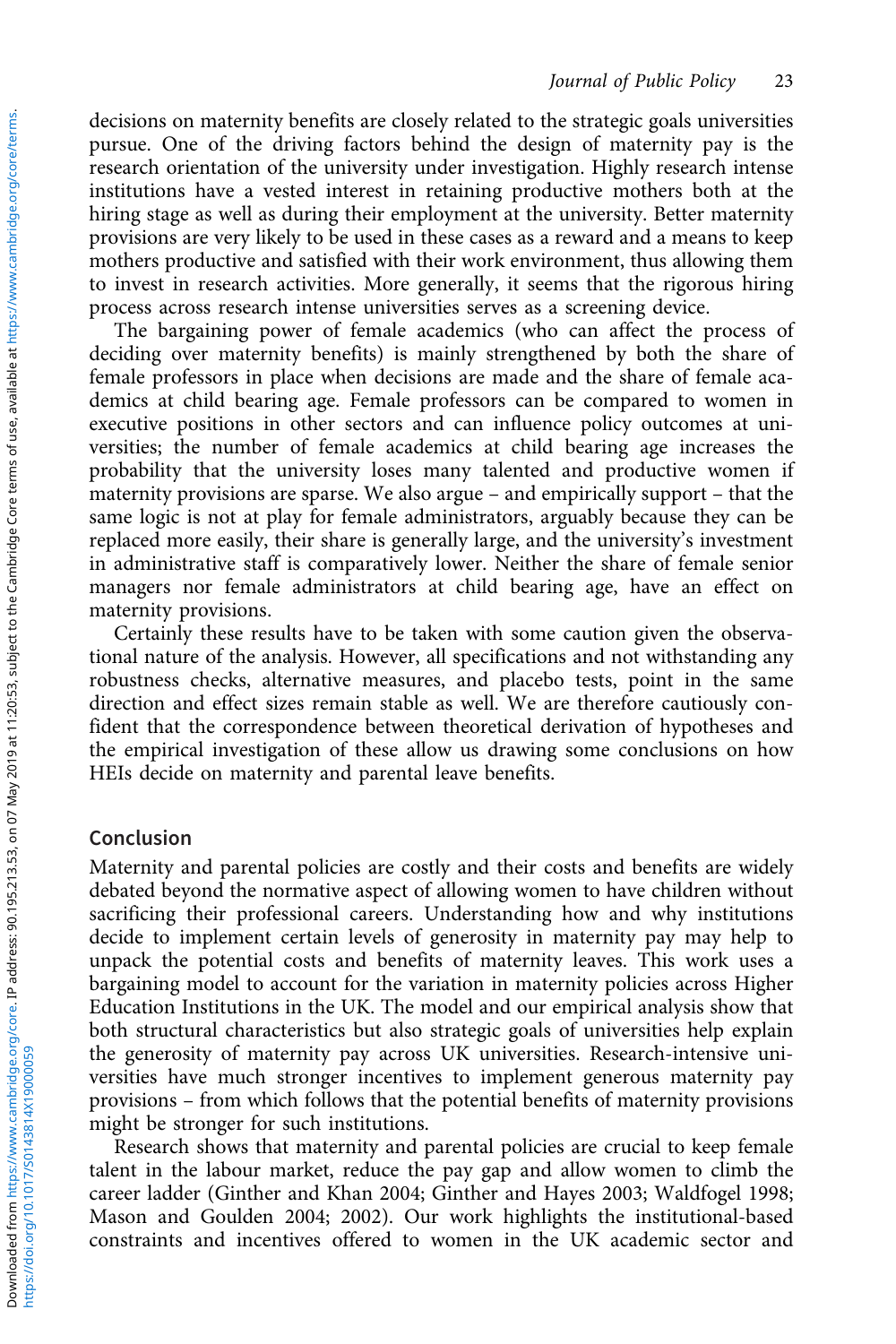<span id="page-23-0"></span>represents a first step in unpacking the causes and consequences of generous maternity benefits. In a companion research paper, we investigate how differences in maternity benefits affect productivity, career paths, pay, and job satisfaction of female academics. We show that the generosity of maternity leaves exerts significant effects on career paths of female academics at the aggregate level, with more generous provisions likely to lead to a higher share of female professors and female academics in the highest salary bracket, especially at research intense universities. At the individual level, we can identify a positive effect of generosity on productivity, speed of career progression, and income in the medium term.

From our perspective, the UK higher education sector provides fertile ground for such investigations because maternity benefits vary widely across universities and the productivity and career paths can be measured straightforwardly at the individual level. We believe that the implications of our research extend beyond higher education institutions and offer further insights into the determinants of the under-representation of women in qualified and competitive sectors. Moreover, given that the generosity of statutory maternity pay in the UK is one of the lowest across EU countries, our research can help inform policy reforms in this area. Of course, we do not claim that our results allow us to extend our conclusions to other sectors. Rather, the identification revolution in social sciences is increasingly pressuring scholars to identify local causal effects that are highly conditional on the context and inferences beyond this specific context are usually hard to draw. Yet, our theoretical argument regarding how these policies are implemented, clearly draws on broader bargaining theories that do not apply to the university sector only. Though with caution, our results can help interpret the variation in maternity policies in other sectors.

Supplementary material. To view supplementary material for this article, please visit https://doi.org/ 10.1017/S0143814X19000059

Data Availability Statement. The replication files for the empirical data analysis can be found on the Harvard Dataverse:<https://doi.org/10.7910/DVN/HMKHFB>

Acknowledgement. We thank Stephane Wolton for his advise on modelling the underlying bargaining process formally. This paper has been presented at the EPSA Annual Meeting 2018; the MPSA Annual Meeting 2017; the Women in political economy workshop in Falset, Priorat 2018; at King's College London; Texas A&M; Nuffield College, Oxford; the Cabinet Office, and the Department for Business Energy and Industrial Strategy. We thank all participants for their valuable input. All errors are ours. This work has been discussed in the Guardian and at BBC4 women's hour, and has led to the University of Exeter changing their maternity benefits to the most generous in the Russell Group.

#### References

- Akgunduz YE and Plantenga J (2013) Labour Market Effects of Parental Leave in Europe. Cambridge Journal of Economics 37(4): 845–862.
- Albrecht JW, Edin P, Sundstrm M and Vroman SB (1999) Career Interruption and Subsequent Earning: A Re-examination Using Swedish Data. The Journal of Human Resources 34(2): 294–311.
- Beblo M, Bendery S and Wolf E (2009) Establishment Level Wage Effects of Entering Motherhood, Oxford Economic Papers 61, 11–34.
- Bernal R and Fruttero A (2008) Parental Leave Policies, Intra-household time allocations and Children Human Capital. Journal ofPopulation Economics 21(4): 779–825.
- Binmore K, Rubinstein A and Wolinsky A (1986) The Nash Bargaining Solution in Economic Modelling. The RAND Journal of Economics 17(2): 176–188.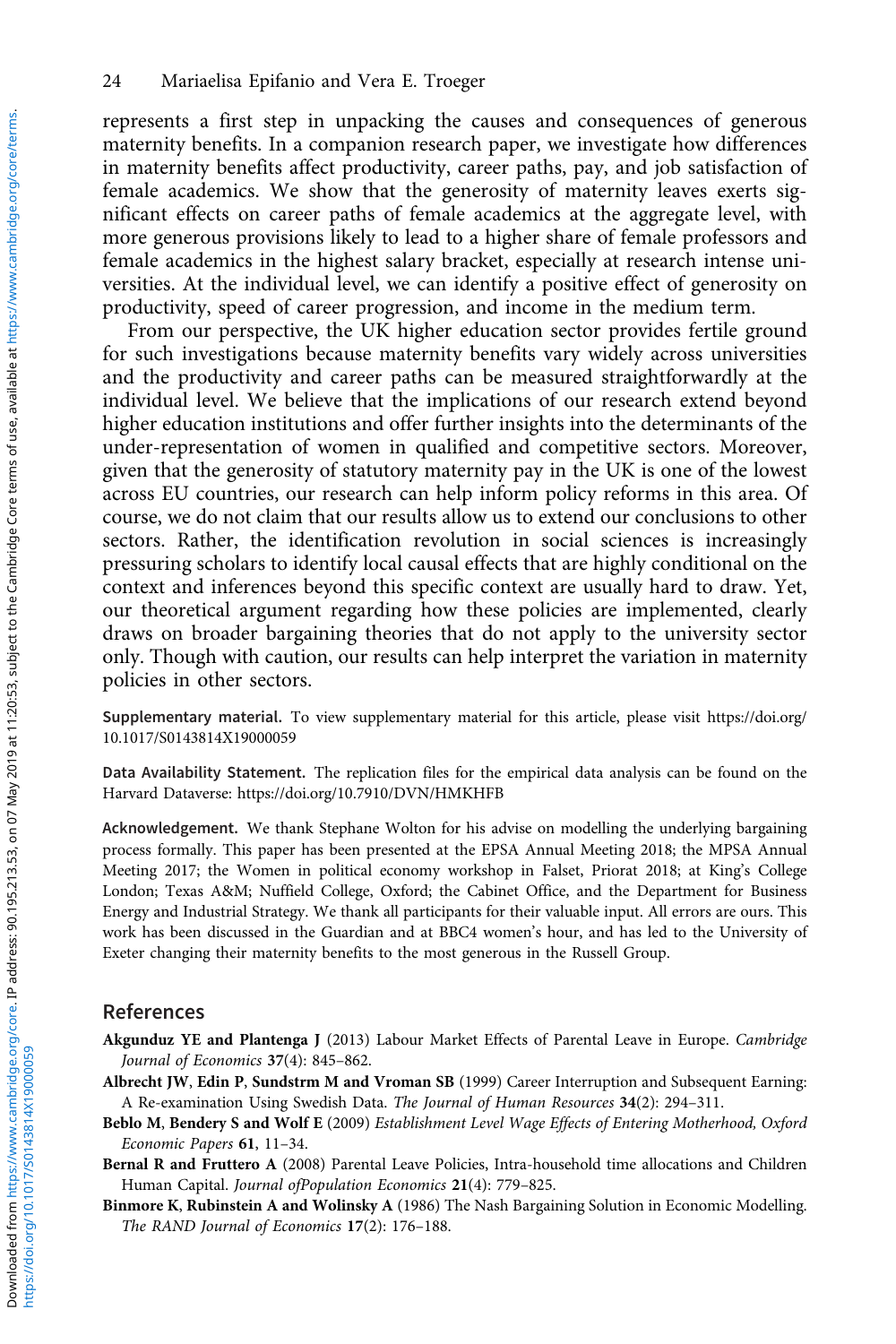- <span id="page-24-0"></span>Bovin JM and Orton M (2009) Activation Policies and Organizational Innovation. The Added Value of the Capability Approach. International Journal of Sociology and Social Policy 29(11/12): 565-574.
- Comfort D, Johnson K and Wallace D (2003) Part-Time Work and Family Friendly Practices in Canadian Workplaces, The Evolving Workplace Series, Statistics Canada. Available at <[underline](�<�underline�>�http://publications.gc.�ca/collections/Collection/Statcan/ 71-584-M/71-584-MIE2003006.pdf�<�/underline�>�)> [http://publications.gc.ca/collections/Collection/Statcan/ 71-584-M/71-584-MIE2003006.pdf](�<�underline�>�http://publications.gc.�ca/collections/Collection/Statcan/ 71-584-M/71-584-MIE2003006.pdf�<�/underline�>�)< /under[line](�<�underline�>�http://publications.gc.�ca/collections/Collection/Statcan/ 71-584-M/71-584-MIE2003006.pdf�<�/underline�>�)> – Accessed November 16, 2018.
- Dean H, Bovin JM, Vielle P and Farvaque N (2005) Developing Capabilities and Rights in Welfare-to-Work Policies. European Societies 7(1): 3–26.
- Del Rey E, Racionero M and Silva JI (2017) On the Effects of Parental Leave Duration on Unemployment and Wages. Economics Letters 158(C): 14–17.
- Estevez-Abe M (2006) Gendering the Varieties of Capitalism: A Study of Occupational Segregation by Sex in Advanced Industrial Societies. World Politics 59(1): 142–175.
- Evans JM (2001) Firms' Contribution to the Reconciliation between Work and Family Life, Labour Market and Social Policy Occasional Papers. Paris: OECD.
- Farr L (2016) Parental Leave Policies and Gender Equality: A Survey of the Literature. Studies in Economic Applications 34(1): 46–60.
- Galinsky E and Bond JT (1998) The 1998 Business Work-Life Study: A Sourcebook Executive Summary. Families and Work Institute: New York.<http://familiesandwork.org/summary/worklife.pdf> (accessed 16 November 2018.
- Genre V, Gomez-Salvador R and Lamo A (2010) European Women: Why Don't They Work? Applied Economics 42(12): 1499–1514.
- GEW, UCU, and SULF (2011) Quality in Academia and Life: a joint strategy to improve Work-Life Balance.
- Ginther DK and Khan S (2004) Women in Economics: Moving Up or Falling Off the Academic Career Ladder? Journal of Economic Perspectives 18(3): 193214.
- Ginther DK and Hayes J (2003) Gender Differences in Salary and Promotion for Faculty in the Humanities. Journal of Human Resources 38(1): 34–73.
- Gornick JC, Meyers MK and Ross KE (1997) Supporting the Employment of Mothers: Policy Variation across Fourteen Welfare States. Journal of European Social Policy 1(7): 45–70.
- Gregory A and Milner S (2009) Editorial: Work-life Balance: A Matter of Choice? Gender, Work and Organization 16(1): 1–12.
- Hobson B and Lindholm M (1997) Collective Identities, Women's Power Resources and the Making of Welfare States. Theory and Society 26(4): 475-508.
- Hobson B, Duvander AZ and Halldén K (2006) Men and Women's Agency and Capabilities to Create a Work-life Balance in Diverse and Changing Institutional Contexts. In Lewis J (ed), Children, Family Policies and Welfare State Change. Cheltenham: Edward Elgar, 267–97.
- Hobson B and Fahln S (2009) Competing Scenarios for European Fathers: Applying Sen's Capabilities and Agency Framework to Work-Family Balance. The ANNALS of the American Academy of Political and Social Science 624(1): 214–233.
- Hobson B, Fahln S and Takcs J (2011) Agency and Capabilities to Achieve a Work-Life Balance: A Comparison of Sweden and Hungary. Social Politics 18(2): 168–198.
- Kleider H (2015) Paid and Unpaid Work: The Impact of Social Policies on the Gender Division of Labor. Journal of European Social Policy 25(5): 505–520.
- Konrad AM and Mangel R (2000) The Impact of WorkLife Programs on Firm Productivity. Strategic Management Journal 21(12): 1225–1237.
- Iversen T and Rosenbluth F (2006) The Political Economy of Gender: Explaining Cross-National Variation in the Gender Divison of Labor and Gender Voting Gap. American Journal of Political Science  $50(1): 1-19.$
- Lewis J (1992) Gender and the Development of Welfare Regimes. Journal of European Social Policy 2 (3): 159–173.
- Lewis J (2009) WorkFamily Balance, Gender and Policy. Cheltenham: Edward Elgar.
- Mandel H and Semyonov M (2006) A Welfare State Paradox: State Interventions and Womens Employment Opportunities in 22 Countries. American Journal of Sociology 111(6): 1910–1949.
- Mason MA and Goulden M (2002) Do Babies Matter? The Effect of Family Formation on the Lifelong Careers of Academic Men and Women. Academe 88(6): 21–27.